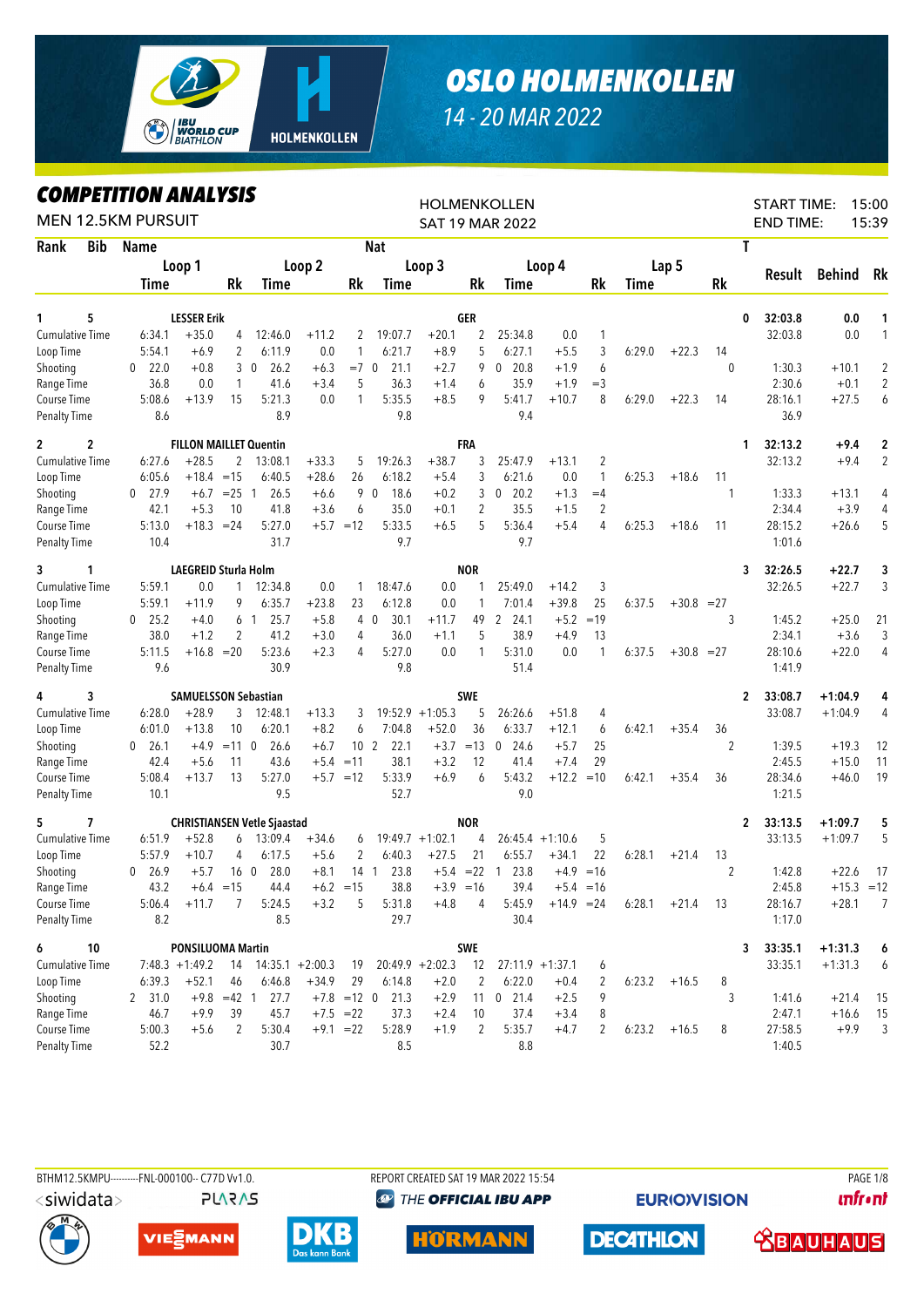| <b>Bib</b><br>Rank                  | Name                           |                              |                 |                                    |                               |              | <b>Nat</b>        |                               |             |                        |                               |                      |        |         | T                   |                   |                    |                |  |  |  |  |  |
|-------------------------------------|--------------------------------|------------------------------|-----------------|------------------------------------|-------------------------------|--------------|-------------------|-------------------------------|-------------|------------------------|-------------------------------|----------------------|--------|---------|---------------------|-------------------|--------------------|----------------|--|--|--|--|--|
|                                     |                                | Loop 1                       |                 |                                    | Loop 2                        |              |                   | Loop 3                        |             |                        | Loop 4                        |                      |        | Lap 5   |                     | Result            | <b>Behind</b>      | Rk             |  |  |  |  |  |
|                                     | Time                           |                              | Rk              | Time                               |                               | Rk           | Time              |                               | Rk          | Time                   |                               | Rk                   | Time   |         | Rk                  |                   |                    |                |  |  |  |  |  |
| 16<br>7                             |                                | <b>BAKKEN Sivert Guttorm</b> |                 |                                    |                               |              |                   |                               | <b>NOR</b>  |                        |                               |                      |        |         | 1                   | 33:41.7           | $+1:37.9$          | 7              |  |  |  |  |  |
| <b>Cumulative Time</b>              |                                | $7:32.7 +1:33.6$             | 10              |                                    | $14:00.0 + 1:25.2$            | 10           |                   | $20:47.9 + 2:00.3$            | 10          | 27:22.2                | $+1:47.4$                     | $= 8$                |        |         |                     | 33:41.7           | $+1:37.9$          | 7              |  |  |  |  |  |
| Loop Time                           | 6:03.7                         | $+16.5$                      | 14              | 6:27.3                             | $+15.4$                       | 17           | 6:47.9            | $+35.1$                       | 24          | 6:34.3                 | $+12.7$                       | $=7$                 | 6:19.5 | $+12.8$ | 5                   |                   |                    |                |  |  |  |  |  |
| Shooting                            | 26.6<br>0                      | $+5.4$                       | 14              | 28.3<br>$\mathbf{0}$               | $+8.4$                        | $=16$        | 23.8<br>-1        |                               | $+5.4 = 22$ | 24.3<br>0              | $+5.4$                        | $= 21$               |        |         | -1                  | 1:43.1            | $+22.9$            | 18             |  |  |  |  |  |
| Range Time<br>Course Time           | 43.4<br>5:11.5                 | +6.6<br>$+16.8$              | 17<br>$=20$     | 45.7<br>5:32.5                     | $+7.5$<br>$+11.2$             | $= 22$<br>29 | 39.1<br>5:37.5    | $+4.2$<br>$+10.5$             | $=18$<br>15 | 40.2<br>5:45.0         | $+6.2$<br>$+14.0$             | 21<br>19             | 6:19.5 | $+12.8$ | 5                   | 2:48.4<br>28:26.0 | $+17.9$<br>$+37.4$ | 19<br>10       |  |  |  |  |  |
| <b>Penalty Time</b>                 | 8.7                            |                              |                 | 9.0                                |                               |              | 31.2              |                               |             | 9.0                    |                               |                      |        |         |                     | 58.1              |                    |                |  |  |  |  |  |
| 9<br>8                              |                                |                              |                 | ANDERSEN Aleksander Fjeld          |                               |              |                   |                               | <b>NOR</b>  |                        |                               |                      |        |         | $\overline{2}$      | 33:44.0           | $+1:40.2$          | 8              |  |  |  |  |  |
| <b>Cumulative Time</b>              |                                | $7:02.6 +1:03.5$             | $\overline{7}$  | 13:26.3                            | $+51.5$                       | 7            | 20:17.9           | $+1:30.3$                     | 8           | 27:20.5                | $+1:45.7$                     | 7                    |        |         |                     | 33:44.0           | $+1:40.2$          | 8              |  |  |  |  |  |
| Loop Time                           | 6:02.6<br>29.6<br>$\mathbf{0}$ | $+15.4$                      | 12<br>34 0      | 6:23.7<br>29.0                     | $+11.8$                       | 8<br>22 1    | 6:51.6<br>24.1    | $+38.8$<br>$+5.7$             | 27<br>25    | 7:02.6<br>24.3<br>-1   | $+41.0$                       | 26<br>$= 21$         | 6:23.5 | $+16.8$ | 9<br>$\overline{2}$ | 1:47.1            |                    |                |  |  |  |  |  |
| Shooting<br>Range Time              | 45.0                           | $+8.4$<br>$+8.2$             | 28              | 45.6                               | $+9.1$<br>$+7.4$              | 21           | 40.1              | $+5.2$                        | 22          | 40.9                   | $+5.4$<br>$+6.9$              | $=26$                |        |         |                     | 2:51.6            | $+26.9$<br>$+21.1$ | 26<br>26       |  |  |  |  |  |
| Course Time                         | 5:08.5                         | $+13.8$                      | 14              | 5:28.8                             | $+7.5$                        | 18           | 5:37.9            | $+10.9 = 17$                  |             | 5:49.0                 | $+18.0$                       | 29                   | 6:23.5 | $+16.8$ | 9                   | 28:27.7           | $+39.1$            | 11             |  |  |  |  |  |
| <b>Penalty Time</b>                 | 9.1                            |                              |                 | 9.3                                |                               |              | 33.6              |                               |             | 32.7                   |                               |                      |        |         |                     | 1:24.8            |                    |                |  |  |  |  |  |
| 9<br>4                              |                                | <b>DOLL Benedikt</b>         |                 |                                    |                               |              |                   |                               | GER         |                        |                               |                      |        |         | 3                   | 33:47.4           | $+1:43.6$          | 9              |  |  |  |  |  |
| <b>Cumulative Time</b><br>Loop Time | 6:26.8                         | $7:06.8 + 1:07.7$<br>$+39.6$ | 9<br>30         | 13:33.9<br>6:27.1                  | $+59.1$<br>$+15.2$            | 9<br>16      | 20:04.0<br>6:30.1 | $+1:16.4$<br>$+17.3$          | 6<br>9      | 7:18.4                 | $27:22.4 + 1:47.6$<br>$+56.8$ | 10<br>34             | 6:25.0 | $+18.3$ | 10                  | 33:47.4           | $+1:43.6$          | 9              |  |  |  |  |  |
| Shooting                            | $1 \t27.6$                     | $+6.4$                       | $= 23 \ 0$      | 26.2                               | $+6.3$                        | $=7$ 0       | 26.8              |                               | $+8.4 = 38$ | $\overline{2}$<br>24.1 | $+5.2$                        | $=19$                |        |         | 3                   | 1:44.7            | $+24.5$            | 20             |  |  |  |  |  |
| Range Time                          | 43.5                           | $+6.7$                       | 18              | 42.3                               | $+4.1$                        | 9            | 42.4              | $+7.5$                        | $= 35$      | 39.0                   | $+5.0$                        | $=14$                |        |         |                     | 2:47.2            | $+16.7$            | 16             |  |  |  |  |  |
| Course Time                         | 5:10.3                         | $+15.6$                      | 19              | 5:34.9                             | $+13.6$                       | 36           | 5:38.3            | $+11.3$                       | 20          | 5:43.8                 | $+12.8$                       | $=14$                | 6:25.0 | $+18.3$ | 10                  | 28:32.3           | $+43.7$            | 14             |  |  |  |  |  |
| <b>Penalty Time</b>                 | 32.9                           |                              |                 | 9.8                                |                               |              | 9.3               |                               |             | 55.6                   |                               |                      |        |         |                     | 1:47.7            |                    |                |  |  |  |  |  |
| 15<br>10                            |                                | <b>STROLIA Vytautas</b>      |                 |                                    |                               |              |                   |                               | LTU         |                        |                               |                      |        |         | 1                   | 33:53.9           | $+1:50.1$          | 10             |  |  |  |  |  |
| <b>Cumulative Time</b><br>Loop Time | 6:08.4                         | $7:36.4 +1:37.3$<br>$+21.2$  | 11<br>19        | 6:48.7                             | $14:25.1 + 1:50.3$<br>$+36.8$ | 17<br>33     | 6:24.9            | $20:50.0 + 2:02.4$<br>$+12.1$ | 13<br>7     | 27:22.2<br>6:32.2      | $+1:47.4$<br>$+10.6$          | $= 8$<br>5           | 6:31.7 | $+25.0$ | 21                  | 33:53.9           | $+1:50.1$          | 10             |  |  |  |  |  |
| Shooting                            | $0$ 28.7                       | $+7.5$                       | 31 1            | 31.0                               | $+11.1$                       | $=32$ 0      | 20.4              | $+2.0$                        | 8           | 20.9<br>$\mathbf{0}$   | $+2.0$                        | $\overline{7}$       |        |         | 1                   | 1:41.3            | $+21.1 = 13$       |                |  |  |  |  |  |
| Range Time                          | 46.0                           | $+9.2$                       | 35              | 47.2                               | $+9.0$                        | $=30$        | 38.2              |                               | $+3.3 = 13$ | 38.2                   | $+4.2$                        | 10                   |        |         |                     | 2:49.6            | $+19.1$            | 22             |  |  |  |  |  |
| Course Time                         | 5:13.2                         | $+18.5$                      | 26              | 5:29.8                             | $+8.5$                        | 21           | 5:37.4            | $+10.4 = 13$                  |             | 5:44.4                 | $+13.4$                       | $=16$                | 6:31.7 | $+25.0$ | 21                  | 28:36.5           | $+47.9$            | 20             |  |  |  |  |  |
| <b>Penalty Time</b>                 | 9.2                            |                              |                 | 31.6                               |                               |              | 9.2               |                               |             | 9.6                    |                               |                      |        |         |                     | 59.8              |                    |                |  |  |  |  |  |
| 11<br>11                            |                                | <b>ZOBEL David</b>           |                 |                                    |                               |              |                   |                               | GER         |                        |                               |                      |        |         | 1                   | 34:04.0           | $+2:00.2$          | 11             |  |  |  |  |  |
| Cumulative Time<br>Loop Time        | 6:31.1                         | $7:53.1 + 1:54.0$<br>$+43.9$ | 15<br>35        | 6:25.1                             | $14:18.2 + 1:43.4$<br>$+13.2$ | 15<br>13     | 6:34.2            | $20:52.4 +2:04.8$<br>$+21.4$  | 16<br>15    | 27:27.4<br>6:35.0      | $+1:52.6$<br>$+13.4$          | 11<br>9              | 6:36.6 | $+29.9$ | 26                  | 34:04.0           | $+2:00.2$          | 11             |  |  |  |  |  |
| Shooting                            | 24.7<br>1                      | $+3.5$                       | 5               | $\mathbf{0}$<br>28.9               | $+9.0$                        | $= 20 \ 0$   | 25.6              | $+7.2$                        | $= 31$      | 25.9<br>0              | $+7.0$                        | $=35$                |        |         | 1                   | 1:45.3            | $+25.1$            | 22             |  |  |  |  |  |
| Range Time                          | 41.8                           | $+5.0$                       | $=8$            | 45.2                               | $+7.0$                        | 17           | 42.4              | $+7.5$                        | $=35$       | 41.9                   | $+7.9$                        | 33                   |        |         |                     | 2:51.3            | $+20.8$            | 25             |  |  |  |  |  |
| <b>Course Time</b>                  | 5:18.5                         | $+23.8$                      | 45              | 5:31.2                             | $+9.9$                        | $=25$        | 5:42.8            | $+15.8$                       | 33          | 5:44.4                 | $+13.4$                       | $=16$                | 6:36.6 | $+29.9$ | 26                  | 28:53.5           | $+1:04.9$          | 32             |  |  |  |  |  |
| <b>Penalty Time</b>                 | 30.7                           |                              |                 | 8.7                                |                               |              | 9.0               |                               |             | 8.7                    |                               |                      |        |         |                     | 57.1              |                    |                |  |  |  |  |  |
| 19<br>12                            |                                | <b>ANDERSEN Filip Fjeld</b>  |                 |                                    |                               |              |                   |                               | <b>NOR</b>  |                        |                               |                      |        |         | 3                   | 34:06.6           | $+2:02.8$          | 12             |  |  |  |  |  |
| Cumulative Time<br>Loop Time        | 5:58.4                         | $7:38.4 +1:39.3$<br>$+11.2$  | 13<br>5         | $14:04.7 +1:29.9$<br>6:26.3        | $+14.4$                       | 11<br>15     | 7:08.8            | $21:13.5 +2:25.9$<br>$+56.0$  | 20<br>39    | 6:43.9                 | $27:57.4 +2:22.6$<br>$+22.3$  | 17<br>15             | 6:09.2 | $+2.5$  | 2                   | 34:06.6           | $+2:02.8$          | 12             |  |  |  |  |  |
| Shooting                            | 0, 30.9                        | $+9.7$                       |                 | 41 0<br>34.7                       | $+14.8$                       |              | 47 2<br>27.2      | $+8.8$                        |             | 41 1 21.0              | $+2.1$                        | 8                    |        |         | 3                   | 1:53.8            | $+33.6$            | 37             |  |  |  |  |  |
| Range Time                          | 47.2                           | $+10.4 = 41$                 |                 | 51.2                               | $+13.0$                       | 49           | 43.4              | $+8.5$                        | 43          | 36.8                   | $+2.8$                        | 6                    |        |         |                     | 2:58.6            | $+28.1$            | 36             |  |  |  |  |  |
| Course Time                         | 5:03.1                         | $+8.4$                       | 3               | 5:26.1                             | $+4.8$                        | 9            | 5:34.0            | $+7.0$                        | 7           | 5:36.2                 | $+5.2$                        | 3                    | 6:09.2 | $+2.5$  | 2                   | 27:48.6           | 0.0                | $\overline{1}$ |  |  |  |  |  |
| <b>Penalty Time</b>                 | 8.1                            |                              |                 | 8.9                                |                               |              | 51.3              |                               |             | 30.8                   |                               |                      |        |         |                     | 1:39.3            |                    |                |  |  |  |  |  |
| 17<br>13                            |                                | <b>BJOENTEGAARD Erlend</b>   |                 |                                    |                               |              |                   |                               | <b>NOR</b>  |                        |                               |                      |        |         | 3                   | 34:06.8           | $+2:03.0$          | 13             |  |  |  |  |  |
| <b>Cumulative Time</b><br>Loop Time | 6:07.0                         | $7:38.0 +1:38.9$<br>$+19.8$  | 17              | $12$ $14:25.5$ $+1:50.7$<br>6:47.5 | $+35.6 = 30$                  | 18           | 6:47.6            | $21:13.1 + 2:25.5$<br>$+34.8$ | 19<br>23    | 6:47.0                 | $28:00.1 + 2:25.3$<br>$+25.4$ | 19<br>16             | 6:06.7 | 0.0     | 1                   | 34:06.8           | $+2:03.0$          | 13             |  |  |  |  |  |
| Shooting                            | 0 30.2                         | $+9.0$                       | 37 <sub>1</sub> | 33.0                               | $+13.1$                       | 42 1         | 25.8              | $+7.4$                        | 33          | 24.4<br>$\overline{1}$ | $+5.5$                        | $= 23$               |        |         | 3                   | 1:53.5            | $+33.3$            | 36             |  |  |  |  |  |
| Range Time                          | 47.2                           | $+10.4$                      | $=41$           | 50.4                               | $+12.2$                       | 44           | 42.8              | $+7.9 = 38$                   |             | 40.5                   | $+6.5$                        | 23                   |        |         |                     | 3:00.9            | $+30.4$            | 39             |  |  |  |  |  |
| Course Time                         | 5:11.6                         | $+16.9$                      | 22              | 5:26.9                             | $+5.6$                        | 11           | 5:34.3            | $+7.3$                        | 8           | 5:37.2                 | $+6.2$                        | 5                    | 6:06.7 | 0.0     | 1                   | 27:56.7           | $+8.1$             | $\overline{2}$ |  |  |  |  |  |
| <b>Penalty Time</b>                 | 8.1                            |                              |                 | 30.1                               |                               |              | 30.4              |                               |             | 29.2                   |                               |                      |        |         |                     | 1:38.1            |                    |                |  |  |  |  |  |
| 38<br>14                            |                                | <b>HOFER Lukas</b>           |                 |                                    |                               |              |                   |                               | <b>ITA</b>  |                        |                               |                      |        |         | 0                   | 34:09.1           | $+2:05.3$          | -14            |  |  |  |  |  |
| <b>Cumulative Time</b><br>Loop Time | 5:57.5                         | $8:23.5 +2:24.4$<br>$+10.3$  | 30<br>3         | 6:23.9                             | $14:47.4 + 2:12.6$<br>$+12.0$ | 24<br>10     | 6:22.6            | $21:10.0 + 2:22.4$<br>$+9.8$  | 18<br>6     | 6:29.6                 | $27:39.6 + 2:04.8$<br>$+8.0$  | 12<br>$\overline{4}$ | 6:29.5 | $+22.8$ | 15                  | 34:09.1           | $+2:05.3$          | -14            |  |  |  |  |  |
| Shooting                            | 0 28.8                         | $+7.6$                       | 32 <sub>0</sub> | 35.8                               | $+15.9$                       | 490          | 23.8              |                               |             | $+5.4$ = 22 0 24.4     |                               | $+5.5 = 23$          |        |         | $\theta$            | 1:52.9            | $+32.7 = 34$       |                |  |  |  |  |  |
| Range Time                          | 44.5                           |                              | $+7.7 = 24$     | 49.4                               | $+11.2$                       | 41           | 38.8              |                               | $+3.9 = 16$ | 40.1                   | $+6.1$                        | 20                   |        |         |                     | 2:52.8            | $+22.3$            | 28             |  |  |  |  |  |
| Course Time                         | 5:04.7                         | $+10.0$                      | 5               | 5:25.8                             | $+4.5$                        | 8            | 5:35.9            | $+8.9 = 10$                   |             | 5:41.4                 | $+10.4$                       | $=6$                 | 6:29.5 | $+22.8$ | 15                  | 28:17.3           | $+28.7$            | 9              |  |  |  |  |  |
| <b>Penalty Time</b>                 | 8.3                            |                              |                 | 8.7                                |                               |              | 7.8               |                               |             | 8.0                    |                               |                      |        |         |                     | 32.9              |                    |                |  |  |  |  |  |

BTHM12.5KMPU---------FNL-000100-- C77D Vv1.0. **PLARAS**  REPORT CREATED SAT 19 MAR 2022 15:54 <sup><sup>9</sup> THE OFFICIAL IBU APP</sup>

**EURIOVISION** 

**PAGE 2/8** *<u><u>Infront</u>*</u>







**HÖRMANN** 

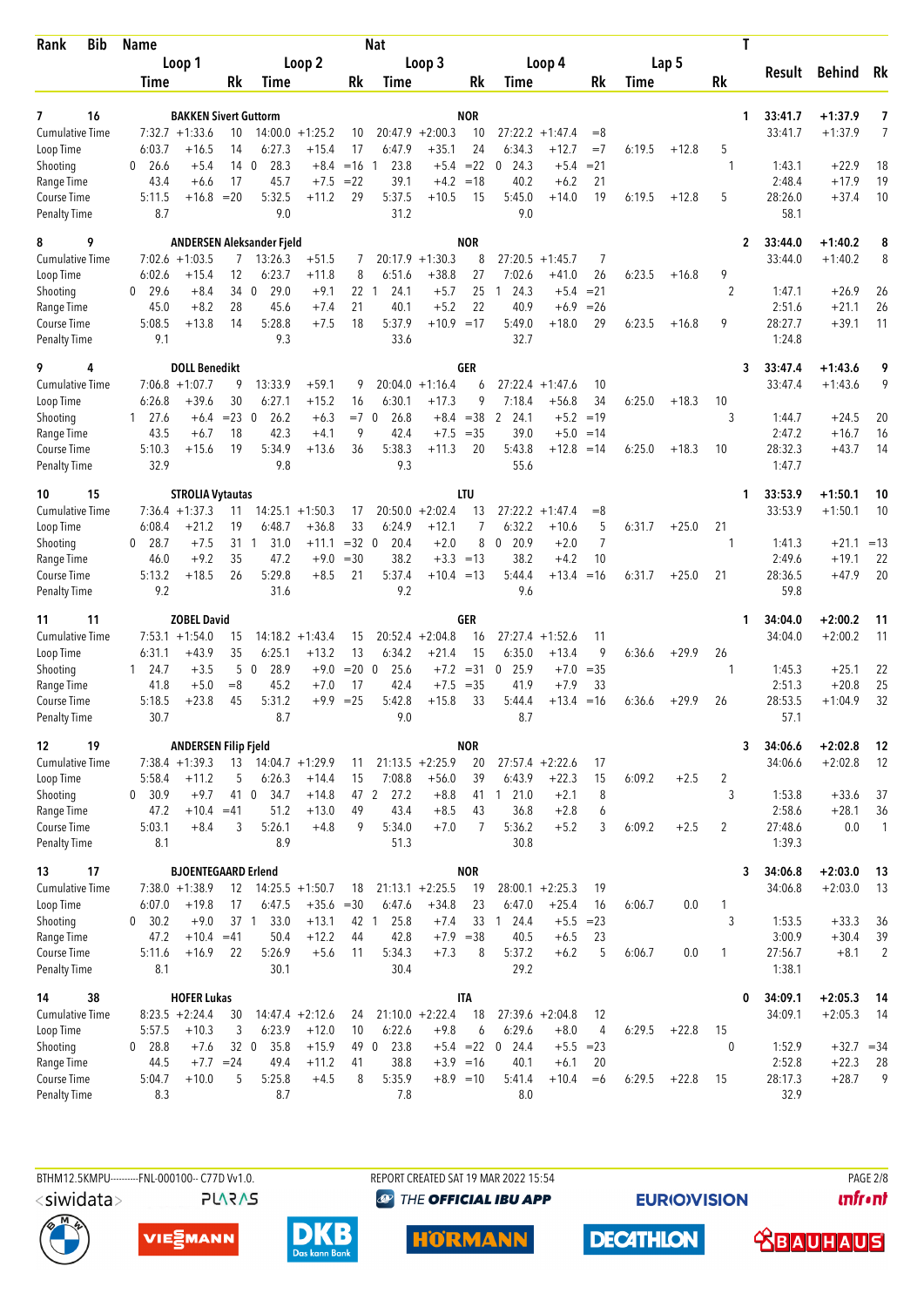| <b>Bib</b><br>Rank                  | <b>Name</b>       |                                      |            |                       |                               |                   | <b>Nat</b>                   |                               |             |                     |                                        |                |        |         | T              |                   |                    |                |
|-------------------------------------|-------------------|--------------------------------------|------------|-----------------------|-------------------------------|-------------------|------------------------------|-------------------------------|-------------|---------------------|----------------------------------------|----------------|--------|---------|----------------|-------------------|--------------------|----------------|
|                                     |                   | Loop 1                               |            |                       | Loop 2                        |                   |                              | Loop 3                        |             |                     | Loop 4                                 |                |        | Lap 5   |                | Result            | <b>Behind</b>      | Rk             |
|                                     | Time              |                                      | <b>Rk</b>  | Time                  |                               | Rk                | Time                         |                               | Rk          | Time                |                                        | Rk             | Time   |         | Rk             |                   |                    |                |
| 13<br>15                            |                   | <b>BOE Tarjei</b>                    |            |                       |                               |                   |                              |                               | <b>NOR</b>  |                     |                                        |                |        |         | $\overline{2}$ | 34:09.1           | $+2:05.3$          | 15             |
| <b>Cumulative Time</b>              |                   | $7:55.4 + 1:56.3$                    | 18         | 14:19.4               | $+1:44.6$                     | 16                |                              | $20:50.9 + 2:03.3$            | 14          |                     | $27:43.4 + 2:08.6$                     | 13             |        |         |                | 34:09.1           | $+2:05.3$          | 15             |
| Loop Time                           | 6:30.4            | $+43.2$                              | 31         | 6:24.0                | $+12.1$                       | 11                | 6:31.5                       | $+18.7$                       | 11          | 6:52.5              | $+30.9$                                | 19             | 6:25.7 | $+19.0$ | 12             |                   |                    |                |
| Shooting                            | 28.3<br>1         | $+7.1$                               | $= 29$     | 30.7<br>$\mathbf{0}$  | $+10.8$                       | $=300$            | 23.7                         | $+5.3$                        | $=19$       | 22.8<br>1           | $+3.9$                                 | 11             |        |         | 2              | 1:45.6            | $+25.4 = 23$       |                |
| Range Time<br>Course Time           | 45.9<br>5:15.1    | $+9.1$<br>$+20.4 = 33$               | 34         | 47.3<br>5:28.0        | $+9.1$<br>$+6.7$              | $=32$<br>$=15$    | 40.8<br>5:41.9               | $+5.9$<br>$+14.9$             | 25<br>28    | 39.4<br>5:43.2      | $+5.4$<br>$+12.2$                      | $=16$<br>$=10$ | 6:25.7 | $+19.0$ | 12             | 2:53.4<br>28:33.9 | $+22.9$<br>$+45.3$ | 29<br>18       |
| <b>Penalty Time</b>                 | 29.4              |                                      |            | 8.7                   |                               |                   | 8.8                          |                               |             | 29.8                |                                        |                |        |         |                | 1:16.8            |                    |                |
| 23<br>16                            |                   | <b>EDER Simon</b>                    |            |                       |                               |                   |                              |                               | <b>AUT</b>  |                     |                                        |                |        |         | 1              | 34:10.4           | $+2:06.6$          | 16             |
| <b>Cumulative Time</b>              |                   | $7:55.6 + 1:56.5$                    | 19         | 14:16.6               | $+1:41.8$                     | 13                | 20:51.9                      | $+2:04.3$                     | 15          | 27:49.9             | $+2:15.1$                              | 14             |        |         |                | 34:10.4           | $+2:06.6$          | 16             |
| Loop Time                           | 6:05.6            | $+18.4$                              | $=15$      | 6:21.0<br>$\Omega$    | $+9.1$                        | 7                 | 6:35.3                       | $+22.5$                       | 16<br>$=19$ | 6:58.0              | $+36.4$                                | 23             | 6:20.5 | $+13.8$ | 6              |                   |                    | 7              |
| Shooting<br>Range Time              | 0<br>24.0<br>43.0 | $+2.8$<br>$+6.2$                     | 4<br>14    | 24.1<br>42.2          | $+4.2$<br>$+4.0$              | $\mathbf{2}$<br>8 | 23.7<br>$\mathbf{0}$<br>41.4 | $+5.3$<br>$+6.5$              | 29          | 25.9<br>1<br>43.9   | $+7.0$<br>$+9.9$                       | $=35$<br>42    |        |         | 1              | 1:37.9<br>2:50.5  | $+17.7$<br>$+20.0$ | 23             |
| Course Time                         | 5:13.8            | $+19.1$                              | 27         | 5:29.6                | $+8.3$                        | 20                | 5:45.2                       | $+18.2$                       | 36          | 5:43.3              | $+12.3$                                | 12             | 6:20.5 | $+13.8$ | 6              | 28:32.4           | $+43.8$            | 15             |
| <b>Penalty Time</b>                 | 8.8               |                                      |            | 9.2                   |                               |                   | 8.7                          |                               |             | 30.7                |                                        |                |        |         |                | 57.4              |                    |                |
| 12<br>17                            |                   | <b>DESTHIEUX Simon</b>               |            |                       |                               |                   |                              |                               | FRA         |                     |                                        |                |        |         | 3              | 34:30.8           | $+2:27.0$          | 17             |
| <b>Cumulative Time</b><br>Loop Time | 7:54.6<br>6:30.6  | $+1:55.5$<br>$+43.4$                 | 16<br>33   | 6:48.5                | $14:43.1 + 2:08.3$<br>$+36.6$ | 21<br>32          | 21:36.6<br>6:53.5            | $+2:49.0$<br>$+40.7$          | 23<br>30    | 28:14.3<br>6:37.7   | $+2:39.5$<br>$+16.1$                   | 21<br>12       | 6:16.5 | $+9.8$  | 3              | 34:30.8           | $+2:27.0$          | 17             |
| Shooting                            | 27.9<br>1         | $+6.7$                               | $=25$      | 32.8<br>-1            | $+12.9$                       | 41 1              | 26.1                         | $+7.7$                        | 34          | 25.7<br>0           | $+6.8$                                 | $=33$          |        |         | 3              | 1:52.6            | $+32.4$            | 33             |
| Range Time                          | 43.7              | $+6.9$                               | 19         | 48.6                  | $+10.4$                       | $=37$             | 42.0                         | $+7.1$                        | 32          | 40.6                | $+6.6$                                 | $= 24$         |        |         |                | 2:54.9            | $+24.4$            | 32             |
| Course Time                         | 5:15.7            | $+21.0$                              | 37         | 5:28.4                | $+7.1$                        | 17                | 5:39.8                       | $+12.8$                       | 23          | 5:48.4              | $+17.4$                                | 26             | 6:16.5 | $+9.8$  | 3              | 28:28.8           | $+40.2$            | 13             |
| <b>Penalty Time</b>                 | 31.1              |                                      |            | 31.5                  |                               |                   | 31.6                         |                               |             | 8.7                 |                                        |                |        |         |                | 1:43.1            |                    |                |
| 33<br>18                            |                   | <b>KRCMAR Michal</b>                 |            |                       |                               |                   |                              |                               | CZE         |                     |                                        |                |        |         | 0              | 34:31.2           | $+2:27.4$          | 18             |
| <b>Cumulative Time</b><br>Loop Time | 6:07.4            | $8:22.4 +2:23.3$<br>$+20.2$          | 28<br>18   | 14:46.9<br>6:24.5     | $+2:12.1$<br>$+12.6$          | 23<br>12          | 6:29.2                       | $21:16.1 + 2:28.5$<br>$+16.4$ | 21<br>8     | 6:42.0              | $27:58.1 + 2:23.3$<br>$+20.4$          | 18<br>13       | 6:33.1 | $+26.4$ | 22             | 34:31.2           | $+2:27.4$          | 18             |
| Shooting                            | $0$ 25.4          | $+4.2$                               | $=7$ 0     | 30.7                  | $+10.8$                       | $=300$            | 26.4                         | $+8.0$                        | 37          | 25.7<br>$\mathbf 0$ | $+6.8$                                 | $= 33$         |        |         | 0              | 1:48.4            | $+28.2$            | 28             |
| Range Time                          | 41.8              | $+5.0$                               | $= 8$      | 46.4                  | $+8.2$                        | $= 25$            | 43.3                         | $+8.4$                        | 42          | 43.0                | $+9.0$                                 | 39             |        |         |                | 2:54.5            | $+24.0$            | 30             |
| Course Time                         | 5:16.7            | $+22.0$                              | 38         | 5:28.9                | $+7.6$                        | 19                | 5:37.4                       | $+10.4 = 13$                  |             | 5:50.1              | $+19.1$                                | 31             | 6:33.1 | $+26.4$ | 22             | 28:46.2           | $+57.6$            | 27             |
| <b>Penalty Time</b>                 | 8.8               |                                      |            | 9.1                   |                               |                   | 8.4                          |                               |             | 8.8                 |                                        |                |        |         |                | 35.4              |                    |                |
| 30<br>19                            |                   | JACQUELIN Emilien                    |            |                       |                               |                   |                              |                               | FRA         |                     |                                        |                |        |         | 2              | 34:38.0           | $+2:34.2$          | 19             |
| Cumulative Time<br>Loop Time        | 5:47.2            | $7:55.2 +1:56.1$<br>0.0              | 17<br>1    | 6:19.8                | $14:15.0 + 1:40.2$<br>$+7.9$  | 12<br>5           | 6:21.0                       | $20:36.0 +1:48.4$<br>$+8.2$   | 9<br>4      | 7:20.7              | $27:56.7 + 2:21.9$<br>$+59.1$          | 16<br>35       | 6:41.3 | $+34.6$ | 35             | 34:38.0           | $+2:34.2$          | 19             |
| Shooting                            | 30.0<br>0         | $+8.8$                               | 36 0       | 32.0                  | $+12.1$                       | $=37$ 0           | 18.4                         | 0.0                           | $=1$        | 2<br>18.9           | 0.0                                    | $\mathbf{1}$   |        |         | $\overline{2}$ | 1:39.4            | $+19.2$            | 11             |
| Range Time                          | 44.5              | $+7.7$                               | $= 24$     | 48.6                  | +10.4                         | $= 37$            | 34.9                         | 0.0                           | 1           | 36.5                | $+2.5$                                 | 5              |        |         |                | 2:44.5            | $+14.0$            | 9              |
| <b>Course Time</b>                  | 4:54.7            | 0.0                                  | 1          | 5:23.0                | $+1.7$                        | 3                 | 5:37.9                       | $+10.9 = 17$                  |             | 5:51.0              | $+20.0$                                | 33             | 6:41.3 | $+34.6$ | 35             | 28:27.9           | $+39.3$            | 12             |
| <b>Penalty Time</b>                 | 7.9               |                                      |            | 8.1                   |                               |                   | 8.2                          |                               |             | 53.2                |                                        |                |        |         |                | 1:17.4            |                    |                |
| 27<br>20                            |                   | <b>CLAUDE Emilien</b>                |            |                       |                               |                   |                              |                               | FRA         |                     |                                        |                |        |         | $\mathbf{2}$   | 34:49.4           | $+2:45.6$          | 20             |
| Cumulative Time<br>Loop Time        | 5:58.9            | $7:58.9 +1:59.8$<br>$+11.7$          | 20<br>$=7$ | 6:18.5                | $14:17.4 +1:42.6$<br>$+6.6$   | 14<br>4           | 6:30.7                       | $20:48.1 + 2:00.5$<br>$+17.9$ | 11<br>10    |                     | $28:11.2 + 2:36.4$<br>$7:23.1 +1:01.5$ | 20<br>37       | 6:38.2 | $+31.5$ | 31             | 34:49.4           | $+2:45.6$          | 20             |
| Shooting                            | $0$ 25.4          | $+4.2$                               | $=7$ 0     | 28.3                  |                               | $+8.4 = 16$ 0     | 23.1                         | $+4.7$                        |             | 17 2 25.5           | $+6.6$                                 | 32             |        |         | 2              | 1:42.4            | $+22.2$            | -16            |
| Range Time                          | 41.7              | $+4.9$                               | 7          | 45.3                  | $+7.1$                        | $=18$             | 39.9                         | $+5.0$                        | 21          | 42.6                |                                        | $+8.6 = 35$    |        |         |                | 2:49.5            | $+19.0$            | 21             |
| Course Time                         | 5:09.2            | $+14.5$                              | 17         | 5:24.8                | $+3.5$                        | 6                 | 5:42.0                       | $+15.0$                       | 29          | 5:45.4              | $+14.4$                                | 22             | 6:38.2 | $+31.5$ | 31             | 28:39.6           | $+51.0 = 23$       |                |
| <b>Penalty Time</b>                 | 7.9               |                                      |            | 8.3                   |                               |                   | 8.8                          |                               |             | 55.0                |                                        |                |        |         |                | 1:20.2            |                    |                |
| 6<br>21                             |                   | <b>NAWRATH Philipp</b>               |            |                       |                               |                   |                              |                               | <b>GER</b>  |                     |                                        |                |        |         | 5              | 35:01.9           | $+2:58.1$          | 21             |
| Cumulative Time<br>Loop Time        | 6:43.4<br>6:02.4  | $+44.3$<br>$+15.2$                   | 11         | $5$ 13:01.8<br>6:18.4 | $+27.0$<br>$+6.5$             | 4<br>3            | 7:09.1                       | $20:10.9 + 1:23.3$<br>$+56.3$ | 7<br>40     |                     | $27:56.3 +2:21.5$<br>$7:45.4 +1:23.8$  | 15<br>49       | 7:05.6 | $+58.9$ | 48             | 35:01.9           | $+2:58.1$          | 21             |
| Shooting                            | 0, 30.5           | $+9.3$                               | 39 0       | 30.5                  | $+10.6$                       | 28 2              | 29.2                         | $+10.8$                       | 48          | 3<br>31.1           | $+12.2 = 50$                           |                |        |         | 5              | 2:01.4            | $+41.2$            | 45             |
| Range Time                          | 45.6              | $+8.8$                               | $=32$      | 46.7                  | $+8.5$                        | 27                | 44.2                         | $+9.3 = 45$                   |             | 47.3                | $+13.3 = 50$                           |                |        |         |                | 3:03.8            | $+33.3$            | 43             |
| Course Time                         | 5:08.0            | $+13.3$                              | 12         | 5:22.6                | $+1.3$                        | 2                 | 5:31.4                       | $+4.4$                        | 3           | 5:42.9              | $+11.9$                                | 9              | 7:05.6 | $+58.9$ | 48             | 28:50.5           | $+1:01.9$          | 29             |
| <b>Penalty Time</b>                 | 8.7               |                                      |            | 9.1                   |                               |                   | 53.4                         |                               |             | 1:15.1              |                                        |                |        |         |                | 2:26.5            |                    |                |
| 14<br>22                            |                   | <b>GIACOMEL Tommaso</b>              |            |                       |                               |                   |                              |                               | <b>ITA</b>  |                     |                                        |                |        |         | 4              | 35:21.9           | $+3:18.1$          | 22             |
| <b>Cumulative Time</b><br>Loop Time |                   | $8:15.6 +2:16.5$<br>$6:48.6 +1:01.4$ | 24<br>51   | 6:49.1                | $15:04.7 + 2:29.9$<br>$+37.2$ | 26<br>34          | 6:48.9                       | $21:53.6 + 3:06.0$<br>$+36.1$ | 25<br>25    | 6:36.0              | $28:29.6 + 2:54.8$<br>$+14.4$          | 22<br>10       | 6:52.3 | $+45.6$ | 45             | 35:21.9           | $+3:18.1$          | 22             |
| Shooting                            | 2 29.1            | $+7.9$                               | 33 1       | 30.3                  | $+10.4$                       |                   | 26 <sub>1</sub><br>18.9      | $+0.5$                        | 4           | $0$ 20.2            | $+1.3$                                 | $=4$           |        |         | 4              | 1:38.6            | $+18.4$            | 9              |
| Range Time                          | 45.4              | $+8.6$                               | 31         | 45.3                  | $+7.1$                        | $=18$             | 35.6                         | $+0.7$                        | 4           | 34.0                | 0.0                                    | $\overline{1}$ |        |         |                | 2:40.3            | $+9.8$             | $\overline{7}$ |
| Course Time                         | 5:13.0            | $+18.3 = 24$                         |            | 5:34.1                | $+12.8 = 33$                  |                   | 5:42.7                       | $+15.7$                       | 32          | 5:53.1              | $+22.1$                                | 38             | 6:52.3 | $+45.6$ | 45             | 29:15.2           | $+1:26.6$          | 37             |
| <b>Penalty Time</b>                 | 50.1              |                                      |            | 29.7                  |                               |                   | 30.6                         |                               |             | 8.8                 |                                        |                |        |         |                | 1:59.4            |                    |                |

**PLARAS** 

BTHM12.5KMPU----------FNL-000100-- C77D Vv1.0. REPORT CREATED SAT 19 MAR 2022 15:54 PAGE 3/8 <sup><sup>9</sup> THE OFFICIAL IBU APP</sup>

**EURIOVISION** 

*<u><u>Infront</u>*</u>







**HÖRMANN** 

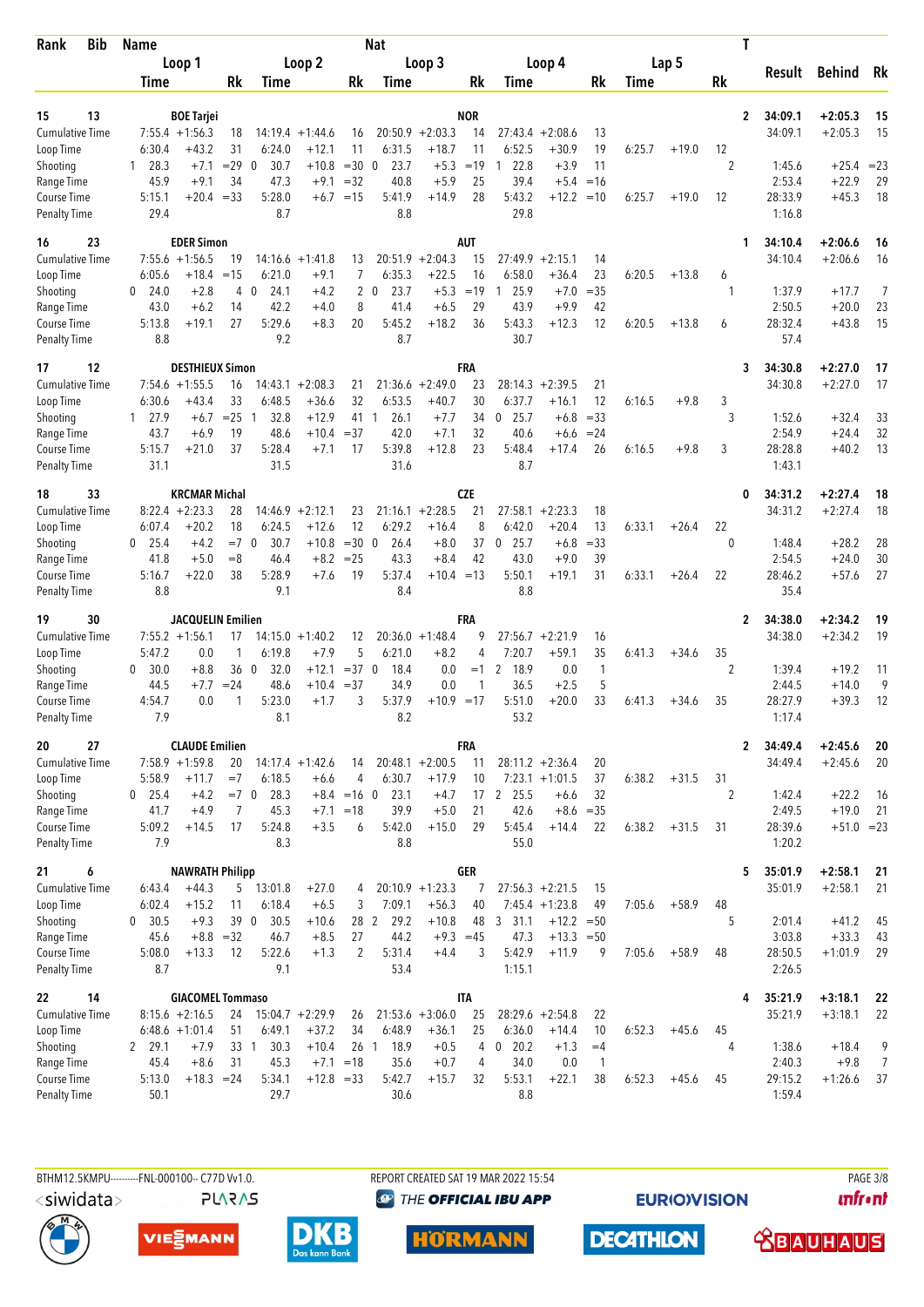| <b>Bib</b><br>Rank                        | <b>Name</b>              |                                          |                     |                                 |                       |                   | <b>Nat</b>                        |                                 |                  |                        |                         |                |        |              |                | T |                    | <b>Behind</b><br>$+3:23.1$<br>$+3:23.1$<br>$+17.5$<br>$+15.3$<br>$+48.2$<br>$+3:25.1$<br>$+3:25.1$ |             |
|-------------------------------------------|--------------------------|------------------------------------------|---------------------|---------------------------------|-----------------------|-------------------|-----------------------------------|---------------------------------|------------------|------------------------|-------------------------|----------------|--------|--------------|----------------|---|--------------------|----------------------------------------------------------------------------------------------------|-------------|
|                                           |                          | Loop 1                                   |                     |                                 | Loop 2                |                   |                                   | Loop 3                          |                  |                        | Loop 4                  |                |        | Lap 5        |                |   | Result             |                                                                                                    | Rk          |
|                                           | Time                     |                                          | Rk                  | Time                            |                       | Rk                | Time                              |                                 | Rk               | Time                   |                         | Rk             | Time   |              | Rk             |   |                    |                                                                                                    |             |
| 35<br>23                                  |                          | <b>SEPPALA Tero</b>                      |                     |                                 |                       |                   |                                   |                                 | FIN              |                        |                         |                |        |              |                | 3 | 35:26.9            |                                                                                                    | 23          |
| <b>Cumulative Time</b>                    |                          | $8:20.8 + 2:21.7$                        | 26                  |                                 | $15:08.3 + 2:33.5$    | 28                |                                   | $22:14.8 + 3:27.2$              | 32               | 28:49.1                | $+3:14.3$               | 24             |        |              |                |   | 35:26.9            |                                                                                                    | 23          |
| Loop Time                                 | 5:58.8                   | $+11.6$                                  | 6                   | 6:47.5                          | $+35.6$               | $=30$             | 7:06.5                            | $+53.7$                         | 37               | 6:34.3                 | $+12.7$                 | $=7$           | 6:37.8 | $+31.1$      | 30             |   |                    |                                                                                                    |             |
| Shooting                                  | 26.3<br>0                | $+5.1$                                   | 13                  | 27.7<br>-1                      | $+7.8$                | $=12$ 2           | 18.4                              | 0.0                             | $=1$             | 25.1<br>0              | $+6.2$                  | 29             |        |              | 3              |   | 1:37.7             |                                                                                                    | 6           |
| Range Time                                | 41.4                     | $+4.6$                                   | 6                   | 45.5<br>5:31.3                  | $+7.3$<br>$+10.0$     | 20<br>27          | 37.2<br>5:36.4                    | $+2.3$                          | 9<br>12          | 41.7<br>5:43.8         | $+7.7$<br>$+12.8$       | $=30$          |        |              |                |   | 2:45.8             |                                                                                                    | $=12$<br>21 |
| Course Time<br><b>Penalty Time</b>        | 5:07.5<br>9.9            | $+12.8$                                  | 10                  | 30.7                            |                       |                   | 52.9                              | $+9.4$                          |                  | 8.8                    |                         | $=14$          | 6:37.8 | $+31.1$      | 30             |   | 28:36.8<br>1:42.5  |                                                                                                    |             |
| 21<br>24                                  |                          | <b>VACLAVIK Adam</b>                     |                     |                                 |                       |                   |                                   |                                 | <b>CZE</b>       |                        |                         |                |        |              |                | 4 | 35:28.9            |                                                                                                    | 24          |
| <b>Cumulative Time</b>                    |                          | $8:13.7 + 2:14.6$                        | 23                  | 14:45.7                         | $+2:10.9$             | 22                |                                   | $21:59.3 +3:11.7$               | 29               | 28:58.3                | $+3:23.5$               | 26             |        |              |                |   | 35:28.9            |                                                                                                    | 24          |
| Loop Time                                 | 6:31.7<br>29.9           | $+44.5$<br>$+8.7$                        | 38<br>35            | 6:32.0<br>30.4<br>$\mathbf{0}$  | $+20.1$<br>$+10.5$    | 20<br>27          | 7:13.6<br>2<br>25.0               | $+1:00.8$                       | $=42$            | 6:59.0<br>26.8<br>1    | $+37.4$<br>$+7.9$       | 24<br>40       | 6:30.6 | $+23.9 = 17$ | 4              |   | 1:52.3             | $+32.1$                                                                                            | 32          |
| Shooting<br>Range Time                    | 1<br>46.5                | $+9.7$                                   | 36                  | 47.1                            | $+8.9$                | 29                | 42.1                              | $+6.6$<br>$+7.2$                | 28<br>33         | 42.6                   | $+8.6$                  | $=35$          |        |              |                |   | 2:58.3             | $+27.8$                                                                                            | 35          |
| Course Time                               | 5:14.8                   | $+20.1$                                  | 31                  | 5:36.3                          | $+15.0$               | 39                | 5:37.9                            | $+10.9 = 17$                    |                  | 5:45.1                 | $+14.1$                 | 20             | 6:30.6 | $+23.9 = 17$ |                |   | 28:44.7            | $+56.1$                                                                                            | 25          |
| <b>Penalty Time</b>                       | 30.3                     |                                          |                     | 8.6                             |                       |                   | 53.6                              |                                 |                  | 31.3                   |                         |                |        |              |                |   | 2:04.0             |                                                                                                    |             |
| 8<br>25                                   |                          | <b>KUEHN Johannes</b>                    |                     |                                 |                       |                   |                                   |                                 | GER              |                        |                         |                |        |              |                | 7 | 35:29.4            | $+3:25.6$                                                                                          | 25          |
| <b>Cumulative Time</b><br>Loop Time       | 6:03.1                   | $7:03.1 + 1:04.0$<br>$+15.9$             | 8<br>13             | 13:26.9<br>6:23.8               | $+52.1$<br>$+11.9$    | 8<br>9            | 7:59.8                            | $21:26.7 + 2:39.1$<br>$+1:47.0$ | 22<br>51         | 29:08.6<br>7:41.9      | $+3:33.8$<br>$+1:20.3$  | 29<br>46       | 6:20.8 | $+14.1$      | 7              |   | 35:29.4            | $+3:25.6$                                                                                          | 25          |
| Shooting                                  | 27.9<br>0                | $+6.7$                                   | $=25$               | $\overline{\mathbf{0}}$<br>31.8 | $+11.9$               | 34 4              | 27.6                              | $+9.2$                          | 44               | 30.5<br>3              | $+11.6$                 | 49             |        |              | $\overline{7}$ |   | 1:58.0             | $+37.8$                                                                                            | 41          |
| Range Time                                | 45.1                     | $+8.3$                                   | 29                  | 47.2                            | $+9.0$                | $= 30$            | 44.8                              | $+9.9$                          | 48               | 47.3                   | $+13.3$                 | $=50$          |        |              |                |   | 3:04.4             | $+33.9$                                                                                            | 46          |
| Course Time                               | 5:08.9                   | $+14.2$                                  | 16                  | 5:28.0                          |                       | $+6.7 = 15$       | 5:37.7                            | $+10.7$                         | 16               | 5:41.4                 | $+10.4$                 | $= 6$          | 6:20.8 | $+14.1$      | 7              |   | 28:16.8            | $+28.2$                                                                                            | 8           |
| <b>Penalty Time</b>                       | 9.0                      |                                          |                     | 8.6                             |                       |                   | 1:37.3                            |                                 |                  | 1:13.1                 |                         |                |        |              |                |   | 3:08.1             |                                                                                                    |             |
| 43<br>26                                  |                          | <b>FRATZSCHER Lucas</b>                  |                     |                                 |                       |                   |                                   |                                 | GER              |                        |                         |                |        |              |                | 1 | 35:29.6            | $+3:25.8$                                                                                          | 26          |
| <b>Cumulative Time</b><br>Loop Time       | 6:12.5                   | $8:48.5 +2:49.4$<br>$+25.3$              | 36<br>21            | 15:21.0<br>6:32.5               | $+2:46.2$<br>$+20.6$  | 30<br>21          | 6:33.7                            | $21:54.7 + 3:07.1$<br>$+20.9$   | 26<br>14         | 28:59.1<br>7:04.4      | $+3:24.3$<br>$+42.8$    | 27<br>29       | 6:30.5 | $+23.8$      | 16             |   | 35:29.6            | $+3:25.8$                                                                                          | 26          |
| Shooting                                  | $0$ 27.5                 | $+6.3$                                   | $= 21$ 0            | 31.9                            | $+12.0$               | $= 35$            | 33.7<br>$\mathbf{0}$              | $+15.3$                         | 52               | 26.9<br>$\overline{1}$ | $+8.0$                  | 41             |        |              | 1              |   | 2:00.1             | $+39.9$                                                                                            | 43          |
| Range Time                                | 45.2                     | $+8.4$                                   | 30                  | 48.3                            | $+10.1$               | 35                | 40.5                              | $+5.6$                          | 23               | 40.6                   | $+6.6$                  | $= 24$         |        |              |                |   | 2:54.6             | $+24.1$                                                                                            | 31          |
| Course Time<br><b>Penalty Time</b>        | 5:18.3<br>8.9            | $+23.6$                                  | 43                  | 5:34.2<br>10.0                  | $+12.9$               | 35                | 5:44.2<br>8.9                     | $+17.2$                         | 34               | 5:52.8<br>31.0         | $+21.8$                 | 37             | 6:30.5 | $+23.8$      | 16             |   | 29:00.0<br>58.9    | $+1:11.4$                                                                                          | 33          |
|                                           |                          |                                          |                     |                                 |                       |                   |                                   |                                 |                  |                        |                         |                |        |              |                |   |                    |                                                                                                    |             |
| 20<br>27<br>Cumulative Time               |                          | <b>ULDAL Martin</b><br>$8:06.0 + 2:06.9$ | 22                  |                                 | $14:36.9 + 2:02.1$    | 20                |                                   | $21:08.9 + 2:21.3$              | <b>NOR</b><br>17 |                        | $28:43.7 + 3:08.9$      | 23             |        |              |                | 3 | 35:32.3<br>35:32.3 | $+3:28.5$<br>$+3:28.5$                                                                             | 27<br>27    |
| Loop Time                                 | 6:25.0                   | $+37.8$                                  | 28                  | 6:30.9                          | $+19.0$               | 18                | 6:32.0                            | $+19.2$                         | 13               |                        | $7:34.8 +1:13.2$        | 45             | 6:48.6 | $+41.9$      | 42             |   |                    |                                                                                                    |             |
| Shooting                                  | 1, 31.0                  | $+9.8$                                   | $=42$ 0             | 28.8                            | $+8.9$                | 19 <sub>0</sub>   | 19.4                              | $+1.0$                          | 6                | 2<br>19.8              | $+0.9$                  | $\mathfrak{Z}$ |        |              | 3              |   | 1:39.1             | $+18.9$                                                                                            | 10          |
| Range Time                                | 47.4                     | $+10.6$                                  | 43                  | 44.1                            | $+5.9$                | 14                | 35.2                              | $+0.3$                          | 3                | 35.9                   | $+1.9$                  | $=$ 3          |        |              |                |   | 2:42.6             | $+12.1$                                                                                            | 8           |
| <b>Course Time</b><br><b>Penalty Time</b> | 5:06.6<br>30.9           | $+11.9$                                  | 8                   | 5:38.5<br>8.3                   | $+17.2$               | 42                | 5:48.1<br>8.7                     | $+21.1$                         | 42               | 6:03.1<br>55.8         | $+32.1$                 | 50             | 6:48.6 | $+41.9$      | 42             |   | 29:24.9<br>1:43.8  | $+1:36.3$                                                                                          | 42          |
| 32<br>28                                  |                          | <b>REES Roman</b>                        |                     |                                 |                       |                   |                                   |                                 | GER              |                        |                         |                |        |              |                | 3 | 35:36.9            | $+3:33.1$                                                                                          | 28          |
| <b>Cumulative Time</b>                    |                          | $8:21.2 +2:22.1$                         | 27                  |                                 | $15:12.2 + 2:37.4$    | 29                |                                   | $21:43.8 +2:56.2$               | 24               |                        | $29:06.0 + 3:31.2$      | 28             |        |              |                |   | 35:36.9            | $+3:33.1$                                                                                          | 28          |
| Loop Time                                 | 6:11.2                   | $+24.0$                                  | 20                  | 6:51.0                          | $+39.1$               | 36                | 6:31.6                            | $+18.8$                         | 12               |                        | $7:22.2 +1:00.6$        | 36             | 6:30.9 | $+24.2$      | 19             |   |                    |                                                                                                    |             |
| Shooting                                  | 0, 31.5                  | $+10.3$                                  | 44 1                | 34.1                            | $+14.2 = 43$ 0        |                   | 27.8                              | $+9.4$                          |                  | 45 2 27.4              | $+8.5$                  | 43             |        |              | 3              |   | 2:00.9             | $+40.7$                                                                                            | 44          |
| Range Time<br>Course Time                 | 46.6<br>5:14.0           | $+9.8 = 37$<br>$+19.3$                   | 29                  | 49.7<br>5:30.4                  | $+11.5$               | 43<br>$+9.1 = 22$ | 42.8<br>5:39.7                    | $+7.9 = 38$<br>$+12.7$          | 22               | 44.8<br>5:43.7         | $+10.8 = 44$<br>$+12.7$ | 13             | 6:30.9 | $+24.2$      | 19             |   | 3:03.9<br>28:38.7  | $+33.4$<br>$+50.1$                                                                                 | 44<br>22    |
| <b>Penalty Time</b>                       | 10.5                     |                                          |                     | 30.9                            |                       |                   | 9.1                               |                                 |                  | 53.6                   |                         |                |        |              |                |   | 1:44.2             |                                                                                                    |             |
| 26<br>29                                  |                          | <b>BORMOLINI Thomas</b>                  |                     |                                 |                       |                   |                                   |                                 | <b>ITA</b>       |                        |                         |                |        |              |                | 3 | 35:43.0            | $+3:39.2$                                                                                          | 29          |
| <b>Cumulative Time</b>                    |                          | $8:25.8 + 2:26.7$                        | 32                  | $15:07.9 + 2:33.1$              |                       | 27                |                                   | $22:09.7 + 3:22.1$              | 31               |                        | $28:57.8 + 3:23.0$      | 25             |        |              |                |   | 35:43.0            | $+3:39.2$                                                                                          | 29          |
| Loop Time                                 | 6:25.8                   | $+38.6$                                  | 29                  | 6:42.1                          | $+30.2$               | 27                | 7:01.8                            | $+49.0$                         | 32               | 6:48.1                 | $+26.5$                 | 17             | 6:45.2 | $+38.5$      | 38             |   |                    |                                                                                                    |             |
| Shooting<br>Range Time                    | 127.2<br>44.0            | $+7.2$                                   | $+6.0 = 18$ 1<br>21 | 29.3<br>43.6                    | $+9.4$<br>$+5.4 = 11$ | 24 1              | 27.0<br>41.2                      | $+8.6$<br>$+6.3 = 27$           | 40               | $0$ 23.9<br>39.0       | $+5.0$<br>$+5.0 = 14$   | 18             |        |              | 3              |   | 1:47.6<br>2:47.8   | $+27.4$<br>$+17.3$                                                                                 | 27<br>18    |
| Course Time                               | 5:12.6                   | $+17.9$                                  | 23                  | 5:26.6                          | $+5.3$                | 10                | 5:48.4                            | $+21.4$                         | 43               | 5:59.5                 | $+28.5 = 45$            |                | 6:45.2 | $+38.5$      | 38             |   | 29:12.3            | $+1:23.7$                                                                                          | 35          |
| <b>Penalty Time</b>                       | 29.2                     |                                          |                     | 31.9                            |                       |                   | 32.2                              |                                 |                  | 9.5                    |                         |                |        |              |                |   | 1:42.9             |                                                                                                    |             |
| 28<br>30                                  |                          | <b>ASPENES Sverre Dahlen</b>             |                     |                                 |                       |                   |                                   |                                 | <b>NOR</b>       |                        |                         |                |        |              |                | 5 | 35:43.3            | $+3:39.5$                                                                                          | 30          |
| Cumulative Time                           |                          | $8:24.2 +2:25.1$                         | 31                  |                                 | $15:03.0 + 2:28.2$    | 25                |                                   | $21:55.3 +3:07.7$               | 27               |                        | $29:12.7 + 3:37.9$      | 30             |        |              |                |   | 35:43.3            | $+3:39.5$                                                                                          | 30          |
| Loop Time<br>Shooting                     | 6:23.2<br>$1 \quad 33.2$ | $+36.0$<br>$+12.0$                       | 27<br>50 1          | 6:38.8<br>28.1                  | $+26.9$<br>$+8.2$     | 25                | 6:52.3<br>15 <sub>1</sub><br>45.3 | $+39.5$<br>$+26.9$              | 29<br>53         | 7:17.4<br>2 26.6       | $+55.8$<br>$+7.7 = 38$  | 32             | 6:30.6 | $+23.9 = 17$ | 5              |   | 2:13.4             | $+53.2$                                                                                            | 51          |
| Range Time                                | 46.6                     | $+9.8 = 37$                              |                     | 40.4                            | $+2.2$                | 2                 | 41.5                              | $+6.6$                          | 30               | 40.9                   | $+6.9$                  | $=26$          |        |              |                |   | 2:49.4             | $+18.9$                                                                                            | 20          |
| Course Time                               | 5:07.6                   | $+12.9$                                  | 11                  | 5:27.9                          | $+6.6$                | 14                | 5:41.0                            | $+14.0$                         | 25               | 5:45.7                 | $+14.7$                 | 23             | 6:30.6 | $+23.9 = 17$ |                |   | 28:32.8            | $+44.2$                                                                                            | 16          |
| <b>Penalty Time</b>                       | 28.9                     |                                          |                     | 30.4                            |                       |                   | 29.7                              |                                 |                  | 50.8                   |                         |                |        |              |                |   | 2:20.0             |                                                                                                    |             |

BTHM12.5KMPU---------FNL-000100-- C77D Vv1.0. **PLARAS**  REPORT CREATED SAT 19 MAR 2022 15:54 <sup><sup>9</sup> THE OFFICIAL IBU APP</sup>

**EURIOVISION** 

PAGE 4/8 *<u><u>Infront</u>*</u>









**DECATHLON** 

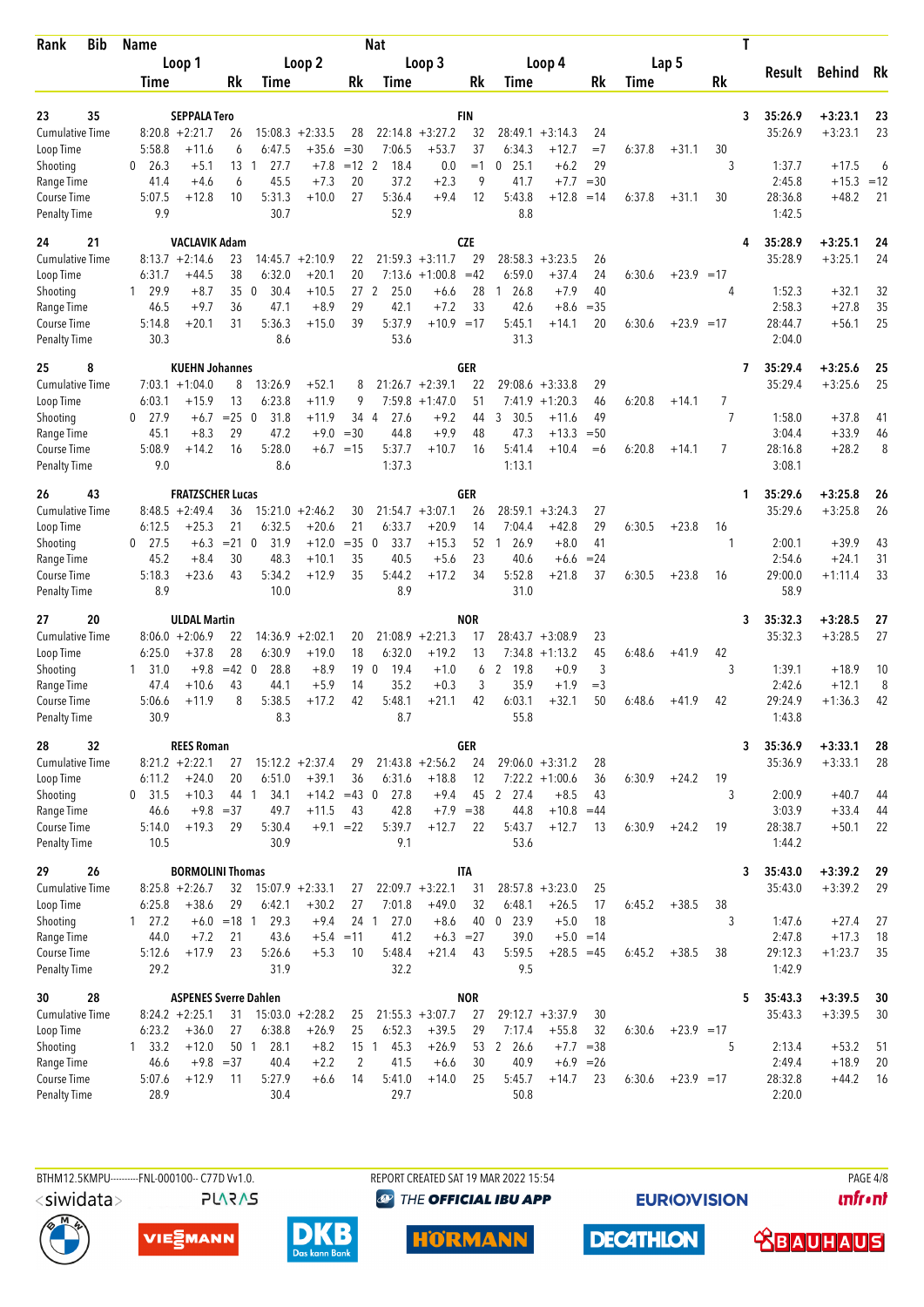| <b>Bib</b><br>Rank                 | <b>Name</b>            |                                              |                |                     |                    |               | <b>Nat</b>                     |                        |                  |                              |                         |             |             |              |                      | T                       |                        |          |
|------------------------------------|------------------------|----------------------------------------------|----------------|---------------------|--------------------|---------------|--------------------------------|------------------------|------------------|------------------------------|-------------------------|-------------|-------------|--------------|----------------------|-------------------------|------------------------|----------|
|                                    |                        | Loop 1                                       |                |                     | Loop <sub>2</sub>  |               |                                | Loop 3                 |                  | Loop 4                       |                         |             |             | Lap 5        |                      | Result                  | <b>Behind</b>          | Rk       |
|                                    | Time                   |                                              | Rk             | Time                |                    | Rk            | Time                           |                        | Rk               | Time                         |                         | Rk          | <b>Time</b> |              | Rk                   |                         |                        |          |
|                                    |                        |                                              |                |                     |                    |               |                                |                        |                  |                              |                         |             |             |              |                      |                         |                        |          |
| 18<br>31<br><b>Cumulative Time</b> |                        | <b>STVRTECKY Jakub</b><br>$8:05.5 + 2:06.4$  | 21             |                     | $15:31.2 +2:56.4$  |               |                                | $22:49.3 +4:01.7$      | <b>CZE</b><br>38 | 29:32.8                      | $+3:58.0$               |             |             |              |                      | 5<br>35:50.5<br>35:50.5 | $+3:46.7$<br>$+3:46.7$ | 31<br>31 |
| Loop Time                          | 6:33.5                 | $+46.3$                                      | 40             |                     | $7:25.7 +1:13.8$   | 34<br>51      | 7:18.1                         | $+1:05.3$              | 45               | 6:43.5                       | $+21.9$                 | 34<br>14    | 6:17.7      | $+11.0$      | 4                    |                         |                        |          |
| Shooting                           | 36.0<br>1              | $+14.8$                                      | 54             | 2<br>38.8           | $+18.9$            | 52            | 2<br>28.8                      | $+10.4$                | 47               | 28.4<br>0                    | $+9.5$                  | 45          |             |              | 5                    | 2:12.2                  | $+52.0$                | 50       |
| Range Time                         | 52.5                   | $+15.7$                                      | 53             | 54.6                | $+16.4$            | 52            | 45.1                           | $+10.2 = 49$           |                  | 44.8                         | $+10.8$                 | $=44$       |             |              |                      | 3:17.0                  | $+46.5$                | 51       |
| Course Time                        | 5:10.1                 | $+15.4$                                      | 18             | 5:38.3              | $+17.0$            | 40            | 5:38.8                         | $+11.8$                | 21               | 5:48.8                       | $+17.8$                 | 28          | 6:17.7      | $+11.0$      | 4                    | 28:33.7                 | $+45.1$                | 17       |
| <b>Penalty Time</b>                | 30.9                   |                                              |                | 52.7                |                    |               | 54.1                           |                        |                  | 9.9                          |                         |             |             |              |                      | 2:27.8                  |                        |          |
| 32<br>36                           |                        | <b>CLAUDE Fabien</b>                         |                |                     |                    |               |                                |                        | <b>FRA</b>       |                              |                         |             |             |              |                      | 35:58.0<br>4            | $+3:54.2$              | 32       |
| <b>Cumulative Time</b>             |                        | $8:22.9$ +2:23.8                             | 29             | 15:28.0             | $+2:53.2$          | 32            | 22:19.8                        | $+3:32.2$              | 34               | 29:22.7                      | $+3:47.9$               | 32          |             |              |                      | 35:58.0                 | $+3:54.2$              | 32       |
| Loop Time                          | 5:58.9                 | +11.7                                        | $=7$           | 7:05.1              | $+53.2$            | 43            | 6:51.8                         | $+39.0$                | 28               | 7:02.9                       | $+41.3$                 | 27          | 6:35.3      | $+28.6$      | 24                   |                         |                        |          |
| Shooting                           | $0$ 27.5<br>43.8       | $+6.3$<br>$+7.0$                             | $= 21$ 2<br>20 | 30.6<br>47.3        | $+10.7$<br>$+9.1$  | 29<br>$= 32$  | 22.1<br>$\overline{1}$<br>38.0 | $+3.7$<br>$+3.1$       | $=13$<br>11      | 23.2<br>$\mathbf{1}$<br>38.4 | $+4.3$<br>$+4.4$        | 13<br>11    |             |              | 4                    | 1:43.7<br>2:47.5        | $+23.5$<br>$+17.0$     | 19<br>17 |
| Range Time<br>Course Time          | 5:06.2                 | $+11.5$                                      | 6              | 5:24.9              | $+3.6$             | 7             | 5:41.5                         | $+14.5$                | 27               | 5:51.7                       | $+20.7$                 | $=34$       | 6:35.3      | $+28.6$      | 24                   | 28:39.6                 | $+51.0 = 23$           |          |
| <b>Penalty Time</b>                | 8.9                    |                                              |                | 52.8                |                    |               | 32.3                           |                        |                  | 32.8                         |                         |             |             |              |                      | 2:06.8                  |                        |          |
| 29<br>33                           |                        | <b>WEGER Benjamin</b>                        |                |                     |                    |               |                                |                        | SUI              |                              |                         |             |             |              |                      | 36:06.4<br>4            | $+4:02.6$              | 33       |
| <b>Cumulative Time</b>             | 8:51.3                 | $+2:52.2$                                    | 38             | 15:22.7             | $+2:47.9$          | 31            |                                | $21:58.7 + 3:11.1$     | 28               | 29:26.6                      | $+3:51.8$               | 33          |             |              |                      | 36:06.4                 | $+4:02.6$              | 33       |
| Loop Time                          | 6:46.3                 | $+59.1$                                      | 50             | 6:31.4              | $+19.5$            | 19            | 6:36.0                         | $+23.2$                | 18               | 7:27.9                       | $+1:06.3$               | 40          | 6:39.8      | $+33.1$      | 33                   |                         |                        |          |
| Shooting                           | 2, 30.3                | $+9.1$                                       | 38             | $\mathbf 0$<br>32.4 | $+12.5$            | 40            | 27.3<br>0                      | $+8.9$                 | 42               | 29.8<br>$\overline{2}$       | $+10.9$                 | 48          |             |              | 4                    | 1:59.9                  | $+39.7$                | 42       |
| Range Time<br>Course Time          | 46.9<br>5:06.7         | $+10.1$<br>$+12.0$                           | 40<br>9        | 49.2<br>5:31.9      | $+11.0$<br>$+10.6$ | 40<br>28      | 42.8<br>5:42.4                 | $+7.9$<br>$+15.4 = 30$ | $=38$            | 45.3<br>5:45.3               | $+11.3$<br>$+14.3$      | 46<br>21    | 6:39.8      | $+33.1$      | 33                   | 3:04.2<br>28:46.1       | $+33.7$<br>$+57.5$     | 45<br>26 |
| <b>Penalty Time</b>                | 52.7                   |                                              |                | 10.3                |                    |               | 10.8                           |                        |                  | 57.2                         |                         |             |             |              |                      | 2:11.1                  |                        |          |
| 24<br>34                           |                        | <b>DOHERTY Sean</b>                          |                |                     |                    |               |                                |                        | <b>USA</b>       |                              |                         |             |             |              |                      | 36:06.9<br>3            | $+4:03.1$              | 34       |
| <b>Cumulative Time</b>             |                        | $8:30.1 + 2:31.0$                            | 33             | 15:28.9             | $+2:54.1$          | 33            |                                | $22:05.7 + 3:18.1$     | 30               | 29:20.6                      | $+3:45.8$               | 31          |             |              |                      | 36:06.9                 | $+4:03.1$              | 34       |
| Loop Time                          | 6:36.1                 | $+48.9$                                      | 44             | 6:58.8              | $+46.9$            | $=40$         | 6:36.8                         | $+24.0$                | 20               | 7:14.9                       | $+53.3$                 | 30          | 6:46.3      | $+39.6$      | 39                   |                         |                        |          |
| Shooting                           | $1 \quad 32.5$         | $+11.3$                                      | 48             | 32.3<br>-1          | $+12.4$            | 39            | 24.9<br>$\mathbf 0$            | $+6.5$                 | 27               | 26.6<br>1                    | $+7.7$                  | $= 38$      |             |              | 3                    | 1:56.4                  | $+36.2$                | 38       |
| Range Time                         | 47.5                   | $+10.7$                                      | 44<br>44       | 48.2<br>5:39.6      | $+10.0$            | 34            | 41.7                           | $+6.8$                 | 31               | 42.7<br>5:58.1               | $+8.7$                  | 37          |             |              |                      | 3:00.1<br>29:27.9       | $+29.6$                | 38       |
| Course Time<br><b>Penalty Time</b> | 5:18.4<br>30.1         | $+23.7$                                      |                | 31.0                | $+18.3$            | 44            | 5:45.5<br>9.5                  | $+18.5$                | 37               | 34.1                         | $+27.1$                 | 42          | 6:46.3      | $+39.6$      | 39                   | 1:44.9                  | $+1:39.3$              | 45       |
| 35<br>56                           |                        | <b>NELIN Jesper</b>                          |                |                     |                    |               |                                |                        | <b>SWE</b>       |                              |                         |             |             |              |                      | 36:26.9<br>3            | $+4:23.1$              | 35       |
| <b>Cumulative Time</b>             |                        | $9:31.9 + 3:32.8$                            | 49             | 16:21.8             | $+3:47.0$          | 48            |                                | $23:12.4 +4:24.8$      | 42               | 29:49.4                      | $+4:14.6$               | 36          |             |              |                      | 36:26.9                 | $+4:23.1$              | 35       |
| Loop Time                          | 6:34.9                 | $+47.7$                                      | 42             | 6:49.9              | $+38.0$            | 35            | 6:50.6                         | $+37.8$                | 26               | 6:37.0                       | $+15.4$                 | 11          | 6:37.5      | $+30.8 = 27$ |                      |                         |                        |          |
| Shooting                           | $1 \quad 27.4$         | $+6.2$                                       | 20             | 31.9<br>1           | $+12.0$            | $=35$ 1       | 26.3                           | $+7.9$                 | 36               | 25.4<br>0                    | $+6.5$                  | 31          |             |              | 3                    | 1:51.1                  | $+30.9$                | 31       |
| Range Time                         | 45.6                   | $+8.8$                                       | $=32$          | 48.5                | $+10.3$            | 36            | 44.1                           | $+9.2$                 | 44               | 43.1                         | $+9.1$                  | 40          |             |              |                      | 3:01.3                  | $+30.8$                | 40       |
| Course Time<br><b>Penalty Time</b> | 5:18.1<br>31.1         | $+23.4$                                      | 42             | 5:30.8<br>30.5      | $+9.5$             | 24            | 5:35.9<br>30.6                 | $+8.9 = 10$            |                  | 5:44.8<br>9.0                | $+13.8$                 | 18          | 6:37.5      | $+30.8 = 27$ |                      | 28:47.1<br>1:41.3       | $+58.5$                | 28       |
|                                    |                        |                                              |                |                     |                    |               |                                |                        |                  |                              |                         |             |             |              |                      |                         |                        |          |
| 31<br>36<br>Cumulative Time        |                        | <b>STALDER Sebastian</b><br>$8:40.3 +2:41.2$ | 34             |                     | $15:39.1 + 3:04.3$ | 37            |                                | $22:14.9 + 3:27.3$     | SUI<br>33        | $29:43.5 +4:08.7$            |                         | 35          |             |              |                      | 36:34.5<br>4<br>36:34.5 | $+4:30.7$<br>$+4:30.7$ | 36<br>36 |
| Loop Time                          | 6:31.3                 | +44.1                                        | $= 36$         | 6:58.8              | $+46.9 = 40$       |               | 6:35.8                         | $+23.0$                | 17               | $7:28.6 + 1:07.0$            |                         | 41          | 6:51.0      | $+44.3$      | 43                   |                         |                        |          |
| Shooting                           | $1 \t27.6$             |                                              | $+6.4$ = 23 1  | 28.9                |                    | $+9.0 = 20 0$ | 21.5                           | $+3.1$                 |                  | 12 2 23.1                    | $+4.2$                  | 12          |             |              | 4                    | 1:41.3                  | $+21.1 = 13$           |          |
| Range Time                         | 43.2                   |                                              | $+6.4 = 15$    | 44.0                | $+5.8$             | 13            | 39.1                           | $+4.2 = 18$            |                  | 38.7                         | $+4.7$                  | 12          |             |              |                      | 2:45.0                  | $+14.5$                | 10       |
| Course Time                        | 5:14.1                 | $+19.4$                                      | 30             | 5:40.7              | $+19.4$            | 45            | 5:45.7                         | $+18.7$                | 38               | 5:51.7                       | $+20.7 = 34$            |             | 6:51.0      | $+44.3$      | 43                   | 29:23.2                 | $+1:34.6$              | 40       |
| <b>Penalty Time</b>                | 34.0                   |                                              |                | 34.1                |                    |               | 10.9                           |                        |                  | 58.1                         |                         |             |             |              |                      | 2:17.2                  |                        |          |
| 52<br>37                           |                        | <b>KOMATZ David</b>                          |                |                     |                    |               |                                |                        | AUT              |                              |                         |             |             |              |                      | 36:50.0<br>$\mathbf{2}$ | $+4:46.2$              | 37       |
| <b>Cumulative Time</b>             |                        | $9:10.7 + 3:11.6$                            | 44             |                     | $16:19.8 + 3:45.0$ | 47            |                                | $23:23.9 +4:36.3$      | 44               | $30:16.5 +4:41.7$            |                         | 39          |             |              |                      | 36:50.0                 | $+4:46.2$              | 37       |
| Loop Time<br>Shooting              | 6:21.7                 | $+34.5$                                      | 26             | 7:09.1              | $+57.2$            | 44            | 7:04.1                         | $+51.3$                | 34               | 6:52.6                       | $+31.0$<br>$+10.6$      | 20          | 6:33.5      | $+26.8$      | 23<br>$\overline{2}$ |                         |                        |          |
| Range Time                         | $0$ 32.1<br>49.0       | $+10.9$<br>$+12.2$                           | 46 1<br>48     | 40.5<br>56.5        | $+20.6$<br>$+18.3$ | 53 1<br>53    | 31.5<br>48.0                   | $+13.1$<br>$+13.1$     | 51<br>52         | $0$ 29.5<br>47.2             | $+13.2$                 | $=46$<br>49 |             |              |                      | 2:13.8<br>3:20.7        | $+53.6$<br>$+50.2$     | 52<br>52 |
| Course Time                        | 5:23.8                 | $+29.1$                                      | 50             | 5:41.8              | $+20.5$            | 47            | 5:45.0                         | $+18.0$                | 35               | 5:56.5                       | $+25.5$                 | 41          | 6:33.5      | $+26.8$      | 23                   | 29:20.6                 | $+1:32.0$              | 38       |
| <b>Penalty Time</b>                | 8.8                    |                                              |                | 30.8                |                    |               | 31.1                           |                        |                  | 8.9                          |                         |             |             |              |                      | 1:19.7                  |                        |          |
| 34<br>38                           |                        | <b>STEFANSSON Malte</b>                      |                |                     |                    |               |                                |                        | SWE              |                              |                         |             |             |              |                      | 5<br>36:50.3            | $+4:46.5$              | 38       |
| <b>Cumulative Time</b>             |                        | $8:50.2 +2:51.1$                             | 37             |                     | $16:08.6 + 3:33.8$ | 43            |                                | $22:49.2 +4:01.6$      | 37               | $30:19.0 +4:44.2$            |                         | 40          |             |              |                      | 36:50.3                 | $+4:46.5$              | 38       |
| Loop Time                          | 6:34.2                 | $+47.0$                                      | 41             |                     | $7:18.4 +1:06.5$   | 48            | 6:40.6                         | $+27.8$                | 22               | $7:29.8 +1:08.2$             |                         | 42          | 6:31.3      | $+24.6$      | 20                   |                         |                        |          |
| Shooting<br>Range Time             | $1 \quad 34.3$<br>49.2 | $+13.1$<br>$+12.4$                           | 52 2<br>50     | 35.9<br>51.9        | $+16.0$<br>$+13.7$ | 50 0<br>50    | 25.3<br>42.3                   | $+6.9$<br>$+7.4$       | 29<br>34         | 2 31.1<br>47.0               | $+12.2 = 50$<br>$+13.0$ | 48          |             |              | 5                    | 2:06.7<br>3:10.4        | $+46.5$<br>$+39.9$     | 49<br>49 |
| Course Time                        | 5:13.9                 | $+19.2$                                      | 28             | 5:31.2              |                    | $+9.9 = 25$   | 5:48.8                         | $+21.8$                | 45               | 5:45.9                       | $+14.9 = 24$            |             | 6:31.3      | $+24.6$      | 20                   | 28:51.1                 | $+1:02.5$              | 30       |
| <b>Penalty Time</b>                | 31.0                   |                                              |                | 55.3                |                    |               | 9.5                            |                        |                  | 56.9                         |                         |             |             |              |                      | 2:32.8                  |                        |          |
|                                    |                        |                                              |                |                     |                    |               |                                |                        |                  |                              |                         |             |             |              |                      |                         |                        |          |

**PLARAS** 

BTHM12.5KMPU----------FNL-000100-- C77D Vv1.0. REPORT CREATED SAT 19 MAR 2022 15:54 PAGE 5/8 <sup><sup>9</sup> THE OFFICIAL IBU APP</sup>

**EURIOVISION** 

*<u><u>Infront</u>*</u>









**DECATHLON** 

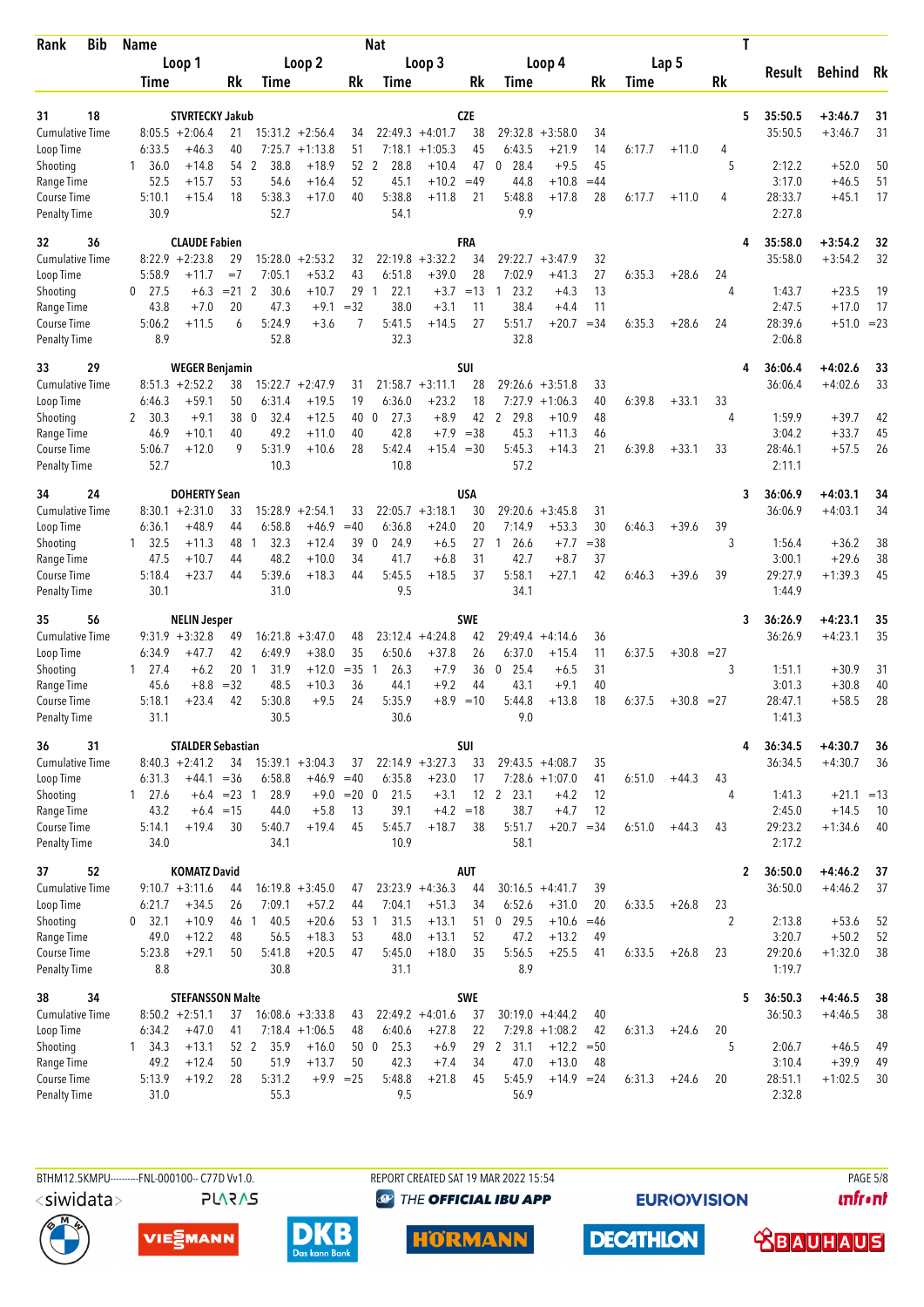| Rank                                      | Bib | <b>Name</b>              |                                           |                    |                                  |                                       |              | <b>Nat</b>           |                               |                            |                                  |                                         |                |        |                   |         | T |                    |                        |          |
|-------------------------------------------|-----|--------------------------|-------------------------------------------|--------------------|----------------------------------|---------------------------------------|--------------|----------------------|-------------------------------|----------------------------|----------------------------------|-----------------------------------------|----------------|--------|-------------------|---------|---|--------------------|------------------------|----------|
|                                           |     |                          | Loop 1                                    |                    |                                  | Loop 2                                |              |                      | Loop 3                        |                            |                                  | Loop 4                                  |                |        | Lap 5             |         |   | Result             | <b>Behind</b>          | Rk       |
|                                           |     | Time                     |                                           | Rk                 | Time                             |                                       | Rk           | Time                 |                               | Rk                         | Time                             |                                         | Rk             | Time   |                   | Rk      |   |                    |                        |          |
| 47<br>39                                  |     |                          | <b>BROWN Jake</b>                         |                    |                                  |                                       |              |                      |                               | <b>USA</b>                 |                                  |                                         |                |        |                   |         | 4 | 36:50.4            | +4:46.6                | 39       |
| <b>Cumulative Time</b>                    |     |                          | $9:12.3 + 3:13.2$                         | 46                 |                                  | $15:48.9 + 3:14.1$                    | 40           |                      | $23:10.4 +4:22.8$             | 40                         | 30:14.3                          | $+4:39.5$                               | 38             |        |                   |         |   | 36:50.4            | $+4:46.6$              | 39       |
| Loop Time                                 |     | 6:35.3                   | $+48.1$                                   | 43                 | 6:36.6                           | $+24.7$                               | 24           |                      | $7:21.5 +1:08.7$              | 47                         | 7:03.9                           | $+42.3$                                 | 28             | 6:36.1 | $+29.4$           | 25      |   |                    |                        |          |
| Shooting                                  |     | 30.6<br>1                | $+9.4$                                    | 40                 | $\mathbf 0$<br>31.0              | $+11.1$                               | $=32$        | 2<br>23.7            | $+5.3$                        | $=19$                      | 25.2<br>1                        | $+6.3$                                  | 30             |        |                   | 4       |   | 1:50.6             | $+30.4$                | 30       |
| Range Time                                |     | 48.0                     | $+11.2 = 45$                              |                    | 48.7                             | $+10.5$                               | 39           | 40.6                 | $+5.7$                        | 24                         | 42.3                             | $+8.3$                                  | 34             |        |                   |         |   | 2:59.6             | $+29.1$                | 37       |
| <b>Course Time</b><br><b>Penalty Time</b> |     | 5:16.8<br>30.5           | $+22.1$                                   | $=39$              | 5:39.1<br>8.8                    | $+17.8$                               | 43           | 5:46.2<br>54.6       | $+19.2$                       | 39                         | 5:48.5<br>33.0                   | $+17.5$                                 | 27             | 6:36.1 | $+29.4$           | 25      |   | 29:06.7<br>2:07.0  | $+1:18.1$              | 34       |
| 51<br>40                                  |     |                          | <b>KOBONOKI Tsukasa</b>                   |                    |                                  |                                       |              |                      |                               | <b>JPN</b>                 |                                  |                                         |                |        |                   |         | 3 | 36:58.1            | $+4:54.3$              | 40       |
| <b>Cumulative Time</b>                    |     |                          | $9:32.3 +3:33.2$                          | 50                 |                                  | $16:27.7 + 3:52.9$                    | 49           | 23:30.9              | $+4:43.3$                     | 47                         | 30:20.5                          | $+4:45.7$                               | 41             |        |                   |         |   | 36:58.1            | $+4:54.3$              | 40       |
| Loop Time<br>Shooting                     |     | 6:45.3<br>$1 \quad 32.2$ | $+58.1$<br>$+11.0$                        | 48<br>47           | 6:55.4<br>30.0<br>-1             | $+43.5$<br>$+10.1$                    | 37<br>25     | 7:03.2<br>25.6<br>1  | $+50.4$<br>$+7.2$             | 33<br>$= 31$               | 6:49.6<br>24.8<br>$\mathbf 0$    | $+28.0$<br>$+5.9$                       | 18<br>28       | 6:37.6 | $+30.9$           | 29<br>3 |   | 1:52.9             | $+32.7$                | $= 34$   |
| Range Time                                |     | 48.4                     | $+11.6$                                   | 47                 | 49.5                             | $+11.3$                               | 42           | 42.4                 | $+7.5$                        | $=35$                      | 41.7                             | $+7.7$                                  | $= 30$         |        |                   |         |   | 3:02.0             | $+31.5$                | 41       |
| Course Time                               |     | 5:25.4                   | $+30.7$                                   | 51                 | 5:34.1                           | $+12.8$                               | $=33$        | 5:48.7               | $+21.7$                       | 44                         | 5:58.6                           | $+27.6$                                 | 43             | 6:37.6 | $+30.9$           | 29      |   | 29:24.4            | $+1:35.8$              | 41       |
| <b>Penalty Time</b>                       |     | 31.4                     |                                           |                    | 31.8                             |                                       |              | 32.0                 |                               |                            | 9.2                              |                                         |                |        |                   |         |   | 1:44.6             |                        |          |
| 42<br>41                                  |     |                          | <b>GOW Christian</b><br>$9:11.8 + 3:12.7$ | 45                 | 15:37.6                          | $+3:02.8$                             |              |                      | $+3:48.4$                     | CAN<br>35                  | 29:53.7                          | $+4:18.9$                               | 37             |        |                   |         | 3 | 37:06.3<br>37:06.3 | $+5:02.5$<br>$+5:02.5$ | 41<br>41 |
| <b>Cumulative Time</b><br>Loop Time       |     | 6:38.8                   | $+51.6$                                   | 45                 | 6:25.8                           | $+13.9$                               | 36<br>14     | 22:36.0<br>6:58.4    | $+45.6$                       | 31                         | 7:17.7                           | $+56.1$                                 | 33             |        | $7:12.6 +1:05.9$  | 50      |   |                    |                        |          |
| Shooting                                  |     | $1 \quad 21.2$           | 0.0                                       |                    | $1\quad0$<br>19.9                | 0.0                                   | $\mathbf{1}$ | 19.3<br>$\mathbf{1}$ | $+0.9$                        | 5                          | 19.6<br>$\mathbf{1}$             | $+0.7$                                  | $\overline{2}$ |        |                   | 3       |   | 1:20.2             | 0.0                    | 1        |
| Range Time                                |     | 38.2                     | $+1.4$                                    | 3                  | 38.2                             | 0.0                                   | 1            | 36.9                 | $+2.0$                        | 8                          | 37.2                             | $+3.2$                                  | $\overline{7}$ |        |                   |         |   | 2:30.5             | 0.0                    | 1        |
| Course Time<br><b>Penalty Time</b>        |     | 5:28.9<br>31.7           | +34.2                                     | 54                 | 5:38.4<br>9.1                    | $+17.1$                               | 41           | 5:47.6<br>33.9       | $+20.6 = 40$                  |                            | 6:05.5<br>35.0                   | $+34.5$                                 | 52             |        | $7:12.6 + 1:05.9$ | 50      |   | 30:13.0<br>1:49.8  | $+2:24.4$              | 50       |
| 39<br>42                                  |     |                          | <b>KARLIK Mikulas</b>                     |                    |                                  |                                       |              |                      |                               | <b>CZE</b>                 |                                  |                                         |                |        |                   |         | 7 | 37:34.3            | $+5:30.5$              | 42       |
| <b>Cumulative Time</b>                    |     |                          | $8:48.0 + 2:48.9$                         | 35                 |                                  | $16:02.8 + 3:28.0$                    | 41           |                      | $23:27.3 +4:39.7$             | 45                         |                                  | $30:53.9 + 5:19.1$                      | 45             |        |                   |         |   | 37:34.3            | $+5:30.5$              | 42       |
| Loop Time                                 |     | 6:19.0                   | $+31.8$                                   | 25                 | 7:14.8                           | $+1:02.9$                             | 46           | 7:24.5               | $+1:11.7$                     | 49                         | 7:26.6                           | $+1:05.0$                               | 38             | 6:40.4 | $+33.7$           | 34      |   |                    |                        |          |
| Shooting<br>Range Time                    |     | 1 28.3<br>44.5           | $+7.1$<br>$+7.7$                          | $= 29$ 2<br>$= 24$ | 27.0<br>44.4                     | $+7.1$<br>$+6.2$                      | 11<br>$=15$  | 2<br>26.8<br>44.2    |                               | $+8.4 = 38$<br>$+9.3 = 45$ | 23.7<br>2<br>39.6                | $+4.8$<br>$+5.6$                        | 15<br>19       |        |                   | 7       |   | 1:45.9<br>2:52.7   | $+25.7$<br>$+22.2$     | 25<br>27 |
| Course Time                               |     | 5:03.4                   | $+8.7$                                    | 4                  | 5:35.6                           | $+14.3$                               | 38           | 5:42.4               | $+15.4 = 30$                  |                            | 5:49.6                           | $+18.6$                                 | 30             | 6:40.4 | $+33.7$           | 34      |   | 28:51.4            | $+1:02.8$              | 31       |
| <b>Penalty Time</b>                       |     | 31.0                     |                                           |                    | 54.7                             |                                       |              | 57.9                 |                               |                            | 57.3                             |                                         |                |        |                   |         |   | 3:21.0             |                        |          |
| 25<br>43                                  |     |                          | <b>WINDISCH Dominik</b>                   |                    |                                  |                                       |              |                      |                               | <b>ITA</b>                 |                                  |                                         |                |        |                   |         | 7 | 37:40.3            | $+5:36.5$              | 43       |
| <b>Cumulative Time</b>                    |     |                          | $8:51.6 + 2:52.5$                         | 39                 |                                  | $15:47.1 + 3:12.3$                    | 39           |                      | $23:10.8 + 4:23.2$            | 41                         |                                  | $30:42.3 + 5:07.5$                      | 43             |        |                   |         |   | 37:40.3            | $+5:36.5$              | 43       |
| Loop Time<br>Shooting                     |     | 6:55.6<br>2 32.7         | $+1:08.4$<br>$+11.5$                      | 52<br>49           | 6:55.5<br>35.6<br>$\overline{1}$ | $+43.6$<br>$+15.7$                    | 38<br>48     | 2<br>27.4            | $7:23.7 +1:10.9$<br>$+9.0$    | 48<br>43                   | 7:31.5<br>$\overline{2}$<br>27.3 | $+1:09.9$<br>$+8.4$                     | 44<br>42       | 6:58.0 | $+51.3$           | 46<br>7 |   | 2:03.1             | $+42.9$                | 46       |
| Range Time                                |     | 49.5                     | $+12.7$                                   | 51                 | 52.8                             | $+14.6$                               | 51           | 43.0                 | $+8.1$                        | 41                         | 44.0                             | $+10.0$                                 | 43             |        |                   |         |   | 3:09.3             | $+38.8$                | 47       |
| Course Time                               |     | 5:15.1                   | $+20.4$                                   | $=33$              | 5:33.1                           | $+11.8$                               | 30           | 5:47.6               | $+20.6 = 40$                  |                            | 5:53.4                           | $+22.4$                                 | 39             | 6:58.0 | $+51.3$           | 46      |   | 29:27.2            | $+1:38.6$              | 44       |
| <b>Penalty Time</b>                       |     | 51.0                     |                                           |                    | 29.5                             |                                       |              | 53.0                 |                               |                            | 54.0                             |                                         |                |        |                   |         |   | 3:07.7             |                        |          |
| 46<br>44                                  |     |                          | <b>BURNOTTE Jules</b>                     |                    |                                  |                                       |              |                      |                               | <b>CAN</b>                 |                                  |                                         |                |        |                   |         | 5 | 37:41.2            | $+5:37.4$              | 44       |
| <b>Cumulative Time</b><br>Loop Time       |     | 6:31.3                   | $9:08.3 +3:09.2$                          | 42<br>$= 36$       | 6:34.2                           | $15:42.5 + 3:07.7$<br>$+22.3$         | 38<br>22     | 7:04.5               | $22:47.0 + 3:59.4$<br>$+51.7$ | 36<br>35                   |                                  | $30:42.0 + 5:07.2$<br>$7:55.0 + 1:33.4$ | 42             |        |                   | 47      |   | 37:41.2            | $+5:37.4$              | 44       |
| Shooting                                  |     | $1 \t26.7$               | $+44.1$<br>$+5.5$                         |                    | 15 0 25.9                        | $+6.0$                                |              | 6 1 19.5             | $+1.1$                        | 7 <sup>7</sup>             | 3, 26.3                          | $+7.4$                                  | 51<br>37       | 6:59.2 | $+52.5$           | 5       |   | 1:38.4             | $+18.2$                | 8        |
| Range Time                                |     | 42.7                     | $+5.9$                                    | 12                 | 42.7                             | $+4.5$                                | 10           | 36.7                 | $+1.8$                        | 7                          | 43.8                             | $+9.8$                                  | 41             |        |                   |         |   | 2:45.9             | $+15.4$                | 14       |
| Course Time                               |     | 5:14.9                   | $+20.2$                                   | 32                 | 5:41.6                           | $+20.3$                               | 46           | 5:53.0               | $+26.0$                       | 49                         | 5:50.6                           | $+19.6$                                 | 32             | 6:59.2 | $+52.5$           | 47      |   | 29:39.3            | $+1:50.7$              | 46       |
| <b>Penalty Time</b>                       |     | 33.7                     |                                           |                    | 9.9                              |                                       |              | 34.7                 |                               |                            | 1:20.6                           |                                         |                |        |                   |         |   | 2:39.0             |                        |          |
| 45                                        | 60  |                          | <b>PERROT Eric</b>                        |                    |                                  |                                       |              |                      |                               | <b>FRA</b>                 |                                  |                                         |                |        |                   |         | 4 | 37:41.2            | $+5:37.4$              | 45       |
| <b>Cumulative Time</b><br>Loop Time       |     | 6:13.2                   | $9:19.2 + 3:20.1$<br>$+26.0$              | 48<br>22           |                                  | $16:40.5 +4:05.7$<br>$7:21.3 +1:09.4$ | 50<br>49     | 7:06.9               | $23:47.4 +4:59.8$<br>$+54.1$  | 48<br>38                   | 7:15.1                           | $31:02.5 + 5:27.7$<br>$+53.5$           | 47<br>31       | 6:38.7 | $+32.0$           | 32      |   | 37:41.2            | $+5:37.4$              | 45       |
| Shooting                                  |     | 0, 35.2                  | $+14.0$                                   | 53 2               | 34.1                             | $+14.2 = 43$ 1                        |              | 23.3                 | $+4.9$                        | 18                         | 23.8<br>$\overline{1}$           | $+4.9 = 16$                             |                |        |                   | 4       |   | 1:56.6             | $+36.4$                | 39       |
| Range Time                                |     | 49.1                     | $+12.3$                                   | 49                 | 50.9                             | $+12.7 = 47$                          |              | 41.2                 | $+6.3 = 27$                   |                            | 40.9                             | $+6.9$                                  | $=26$          |        |                   |         |   | 3:02.1             | $+31.6$                | 42       |
| Course Time                               |     | 5:15.6                   | $+20.9$                                   | 36                 | 5:35.1                           | $+13.8$                               | 37           | 5:52.0               | $+25.0$                       | 48                         | 6:01.1                           | $+30.1$                                 | 48             | 6:38.7 | $+32.0$           | 32      |   | 29:22.5            | $+1:33.9$              | 39       |
| <b>Penalty Time</b>                       |     | 8.5                      |                                           |                    | 55.2                             |                                       |              | 33.7                 |                               |                            | 33.1                             |                                         |                |        |                   |         |   | 2:10.6             |                        |          |
| 46<br>44                                  |     |                          | <b>BAUER Klemen</b>                       |                    |                                  |                                       |              |                      | $23:22.9 +4:35.3$             | <b>SLO</b>                 |                                  |                                         |                |        |                   |         | 6 | 37:42.4<br>37:42.4 | $+5:38.6$              | 46       |
| <b>Cumulative Time</b><br>Loop Time       |     | 6:30.5                   | $9:06.5 + 3:07.4$<br>$+43.3$              | 41<br>32           | 6:58.2                           | $16:04.7 + 3:29.9$<br>$+46.3$         | 42<br>39     |                      | $7:18.2 +1:05.4$              | 43<br>46                   |                                  | $30:54.0 + 5:19.2$<br>$7:31.1 +1:09.5$  | 46<br>43       | 6:48.4 | $+41.7$           | 41      |   |                    | $+5:38.6$              | 46       |
| Shooting                                  |     | 121.9                    | $+0.7$                                    |                    | 2 <sub>1</sub><br>24.2           | $+4.3$                                |              | 3 2 21.2             | $+2.8$                        |                            | 10 2 23.5                        | $+4.6$                                  | 14             |        |                   | 6       |   | 1:31.0             | $+10.8$                | 3        |
| Range Time                                |     | 39.5                     | $+2.7$                                    | 4                  | 41.0                             | $+2.8$                                | 3            | 39.2                 | $+4.3$                        | 20                         | 39.4                             | $+5.4$                                  | $=16$          |        |                   |         |   | 2:39.1             | $+8.6$                 | $=$ 5    |
| Course Time                               |     | 5:17.2                   | $+22.5$                                   | 41                 | 5:44.6                           | $+23.3$                               | 50           | 5:41.1               | $+14.1$                       | 26                         | 5:54.8                           | $+23.8$                                 | 40             | 6:48.4 | $+41.7$           | 41      |   | 29:26.1            | $+1:37.5$              | 43       |
| <b>Penalty Time</b>                       |     | 33.8                     |                                           |                    | 32.6                             |                                       |              | 57.9                 |                               |                            | 56.8                             |                                         |                |        |                   |         |   | 3:01.2             |                        |          |

**PLARAS** 

BTHM12.5KMPU----------FNL-000100-- C77D Vv1.0. REPORT CREATED SAT 19 MAR 2022 15:54 PAGE 6/8 <sup><sup>9</sup> THE OFFICIAL IBU APP</sup>

**HÖRMANN** 

**EURIOVISION** 

*<u><u>Infront</u>*</u>







**DECATHLON** 

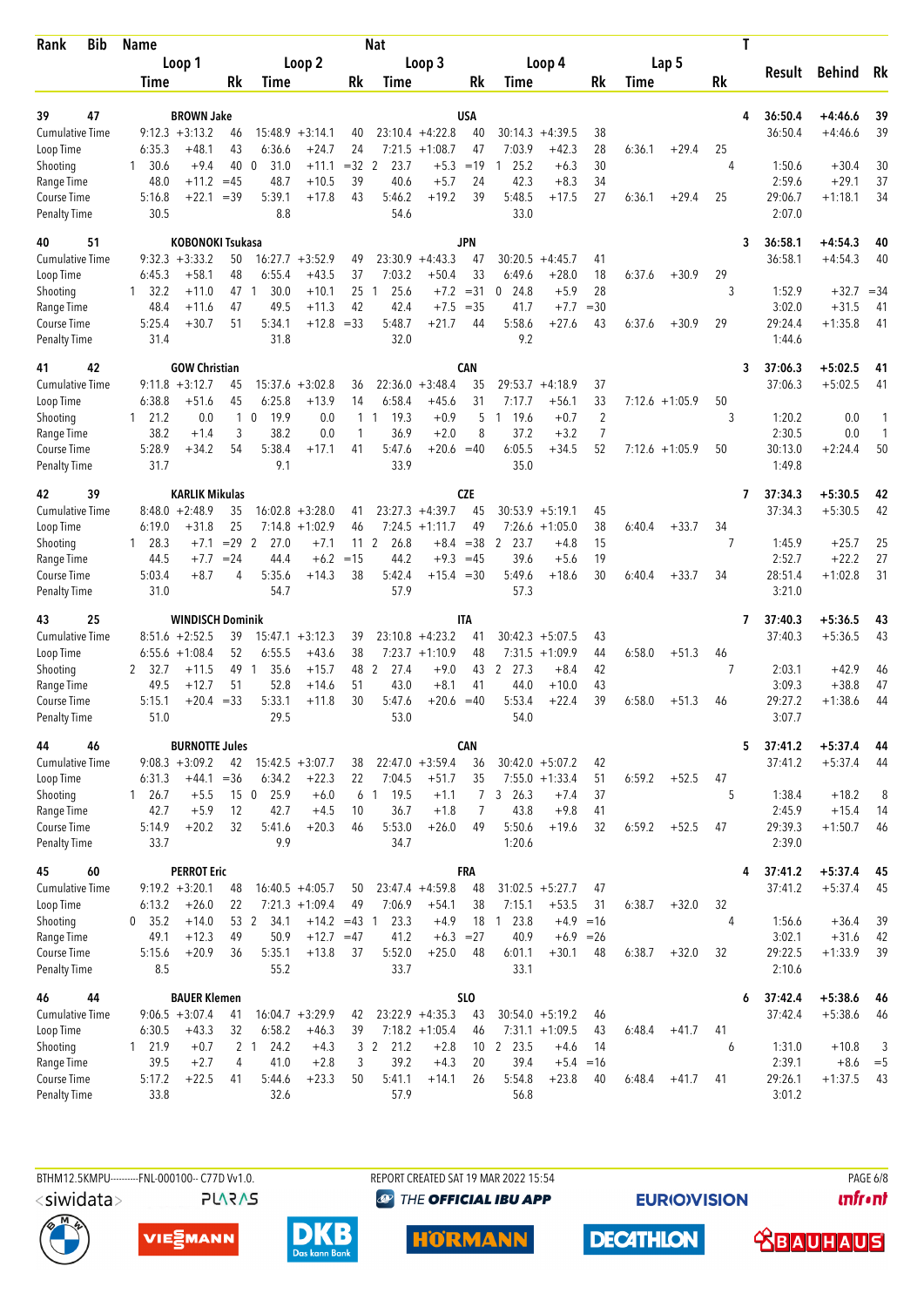| <b>Bib</b><br>Rank                            | <b>Name</b>                    |                          |                       |                                |                                   |                | <b>Nat</b>                     |                            |             |                                      |                      |             |                  |                     |           | Τ |         |               |                 |
|-----------------------------------------------|--------------------------------|--------------------------|-----------------------|--------------------------------|-----------------------------------|----------------|--------------------------------|----------------------------|-------------|--------------------------------------|----------------------|-------------|------------------|---------------------|-----------|---|---------|---------------|-----------------|
|                                               | Time                           | Loop 1                   | Rk                    | <b>Time</b>                    | Loop 2                            | Rk             | <b>Time</b>                    | Loop 3                     | Rk          | <b>Time</b>                          | Loop 4               | Rk          | Time             | Lap <sub>5</sub>    | <b>Rk</b> |   | Result  | <b>Behind</b> | Rk              |
|                                               |                                |                          |                       |                                |                                   |                |                                |                            |             |                                      |                      |             |                  |                     |           |   |         |               |                 |
| 58<br>47                                      |                                | <b>BURKHALTER Joscha</b> |                       |                                |                                   |                |                                |                            | SUI         |                                      |                      |             |                  |                     |           | 4 | 37:44.9 | $+5:41.1$     | 47              |
| <b>Cumulative Time</b>                        | $9:18.3 + 3:19.2$              |                          | 47                    |                                | $16:19.5 + 3:44.7$                | 46             | 22:55.9                        | $+4:08.3$                  | 39          |                                      | $30:53.4 + 5:18.6$   | 44          |                  |                     |           |   | 37:44.9 | $+5:41.1$     | 47              |
| Loop Time<br>Shooting                         | 6:16.3<br>$\mathbf{0}$<br>25.4 | $+29.1$<br>$+4.2$        | 24<br>$=7$            | 7:01.2<br>25.8<br>$\mathbf{1}$ | $+49.3$<br>$+5.9$                 | 42<br>5        | 6:36.4<br>$\mathbf{0}$<br>22.1 | $+23.6$<br>$+3.7$          | 19<br>$=13$ | 7:57.5<br>3<br>21.5                  | $+1:35.9$<br>$+2.6$  | 52<br>10    | 6:51.5           | $+44.8$             | 44<br>4   |   | 1:34.9  | $+14.7$       | 5               |
| Range Time                                    | 41.2                           | $+4.4$                   | 5                     | 42.0                           | $+3.8$                            | $\overline{7}$ | 38.3                           | $+3.4$                     | 15          | 37.6                                 | $+3.6$               | 9           |                  |                     |           |   | 2:39.1  | $+8.6$        | $= 5$           |
| Course Time                                   | 5:26.1                         | $+31.4$                  | 52                    | 5:47.7                         | $+26.4$                           | 51             | 5:48.9                         | $+21.9$                    | 46          | 5:58.8                               | $+27.8$              | 44          | 6:51.5           | $+44.8$             | 44        |   | 29:53.0 | $+2:04.4$     | 48              |
| <b>Penalty Time</b>                           | 9.0                            |                          |                       | 31.5                           |                                   |                | 9.1                            |                            |             | 1:21.0                               |                      |             |                  |                     |           |   | 2:10.7  |               |                 |
| 55<br>48                                      |                                | <b>INVENIUS Otto</b>     |                       |                                |                                   |                |                                |                            | <b>FIN</b>  |                                      |                      |             |                  |                     |           | 4 | 37:55.7 | +5:51.9       | 48              |
| <b>Cumulative Time</b>                        | $9:33.2 +3:34.1$               |                          | 51                    | 16:16.9                        | $+3:42.1$                         | 44             |                                | $23:30.5 +4:42.9$          | 46          |                                      | $31:13.0 + 5:38.2$   | 49          |                  |                     |           |   | 37:55.7 | $+5:51.9$     | 48              |
| Loop Time<br>Shooting                         | 6:40.2<br>$1 \quad 31.6$       | $+53.0$<br>$+10.4$       | 47<br>45              | 6:43.7<br>34.2<br>0            | $+31.8$<br>$+14.3$                | 28<br>45       | 7:13.6<br>31.3<br>$\mathbf{1}$ | $+1:00.8$<br>$+12.9$       | $=42$<br>50 | 7:42.5<br>2 28.0                     | $+1:20.9$<br>$+9.1$  | 47<br>44    | 6:42.7           | $+36.0$             | 37<br>4   |   | 2:05.3  | $+45.1$       | 48              |
| Range Time                                    | 48.0                           | $+11.2$                  | $=45$                 | 50.7                           | $+12.5$                           | 46             | 47.8                           | $+12.9$                    | 51          | 45.8                                 | $+11.8$              | 47          |                  |                     |           |   | 3:12.3  | $+41.8$       | 50              |
| Course Time                                   | 5:20.7                         | $+26.0$                  | 47                    | 5:44.1                         | $+22.8$                           | 49             | 5:53.1                         | $+26.1$                    | 50          | 5:59.5                               | $+28.5$              | $=45$       | 6:42.7           | $+36.0$             | 37        |   | 29:40.1 | $+1:51.5$     | 47              |
| <b>Penalty Time</b>                           | 31.5                           |                          |                       | 8.9                            |                                   |                | 32.7                           |                            |             | 57.2                                 |                      |             |                  |                     |           |   | 2:10.4  |               |                 |
| 54<br>49                                      |                                | <b>LAITINEN Heikki</b>   |                       |                                |                                   |                |                                |                            | <b>FIN</b>  |                                      |                      |             |                  |                     |           | 7 | 38:10.0 | $+6:06.2$     | 49              |
| <b>Cumulative Time</b>                        | $9:05.9 + 3:06.8$              |                          | 40                    |                                | $16:18.1 + 3:43.3$                | 45             |                                | $23:55.6 + 5:08.0$         | 49          |                                      | $31:23.4 + 5:48.6$   | 50          |                  |                     |           |   | 38:10.0 | $+6:06.2$     | 49              |
| Loop Time<br>Shooting                         | 6:13.9<br>27.1<br>$\mathbf{0}$ | $+26.7$<br>$+5.9$        | 23<br>17 <sup>2</sup> | 32.0                           | $7:12.2 +1:00.3$<br>$+12.1$       | 45<br>$=37.3$  | 26.2                           | $7:37.5 +1:24.7$<br>$+7.8$ | 50<br>35    | 7:27.8<br>2<br>24.7                  | $+1:06.2$<br>$+5.8$  | 39<br>$=26$ | 6:46.6           | $+39.9$             | 40<br>7   |   | 1:50.2  | $+30.0$       | 29              |
| Range Time                                    | 44.1                           | $+7.3$                   | 22                    | 47.0                           | $+8.8$                            | 28             | 44.3                           | $+9.4$                     | 47          | 41.7                                 | $+7.7$               | $=30$       |                  |                     |           |   | 2:57.1  | $+26.6$       | 34              |
| Course Time                                   | 5:21.2                         | $+26.5$                  | 48                    | 5:33.2                         | $+11.9$                           | 31             | 5:40.0                         | $+13.0$                    | 24          | 5:52.5                               | $+21.5$              | 36          | 6:46.6           | $+39.9$             | 40        |   | 29:13.5 | $+1:24.9$     | 36              |
| <b>Penalty Time</b>                           | 8.5                            |                          |                       | 51.9                           |                                   |                | 1:13.1                         |                            |             | 53.6                                 |                      |             |                  |                     |           |   | 3:07.3  |               |                 |
| 45<br>50                                      |                                | <b>SCHOMMER Paul</b>     |                       |                                |                                   |                |                                |                            | USA         |                                      |                      |             |                  |                     |           | 5 | 38:12.6 | $+6:08.8$     | 50              |
| <b>Cumulative Time</b>                        | $9:08.9 + 3:09.8$              |                          | 43                    | 16:56.0                        | $+4:21.2$                         | 51             |                                | $24:11.5 + 5:23.9$         | 51          |                                      | $31:06.4 + 5:31.6$   | 48          |                  |                     |           |   | 38:12.6 | $+6:08.8$     | 50              |
| Loop Time<br>Shooting                         | 6:32.9<br>$1 \quad 26.1$       | $+45.7$<br>$+4.9$        | 39<br>$=11 \ 3$       | 29.1                           | $7:47.1 + 1:35.2$<br>$+9.2$       | 53<br>23       | 25.5<br>$\mathbf{1}$           | $7:15.5 +1:02.7$<br>$+7.1$ | 44<br>30    | 6:54.9<br>24.7<br>0                  | $+33.3$<br>$+5.8$    | 21<br>$=26$ | 7:06.2           | $+59.5$             | 49<br>5   |   | 1:45.6  | $+25.4$       | $= 23$          |
| Range Time                                    | 44.2                           | $+7.4$                   | 23                    | 45.7                           | $+7.5$                            | $= 22$         | 38.2                           | $+3.3$                     | $=13$       | 42.8                                 | $+8.8$               | 38          |                  |                     |           |   | 2:50.9  | $+20.4$       | 24              |
| <b>Course Time</b>                            | 5:16.8                         | $+22.1$                  | $=39$                 | 5:41.9                         | $+20.6$                           | 48             | 6:04.2                         | $+37.2$                    | 53          | 6:03.0                               | $+32.0$              | 49          | 7:06.2           | $+59.5$             | 49        |   | 30:12.1 | $+2:23.5$     | 49              |
| <b>Penalty Time</b>                           | 31.9                           |                          |                       | 1:19.4                         |                                   |                | 33.0                           |                            |             | 9.0                                  |                      |             |                  |                     |           |   | 2:33.5  |               |                 |
| 22<br>51                                      |                                | <b>GUIGONNAT Antonin</b> |                       |                                |                                   |                |                                |                            | <b>FRA</b>  |                                      |                      |             |                  |                     |           | 9 | 39:18.0 | $+7:14.2$     | 51              |
| <b>Cumulative Time</b>                        | $8:19.0 + 2:19.9$              |                          | 25                    |                                | $15:35.0 + 3:00.2$                | 35             |                                | $23:59.4 +5:11.8$          | 50          |                                      | $31:45.2 + 6:10.4$   | 51          |                  |                     |           |   | 39:18.0 | $+7:14.2$     | 51              |
| Loop Time                                     | 6:31.0<br>$1 \quad 27.2$       | $+43.8$<br>$+6.0$        | 34<br>$=18$           | $\overline{2}$<br>28.3         | $7:16.0 + 1:04.1$<br>$+8.4$       | 47<br>$=16$ 4  | 8:24.4<br>28.4                 | $+2:11.6$<br>$+10.0$       | 52<br>46    | 7:45.8<br>2<br>33.4                  | $+1:24.2$<br>$+14.5$ | 50<br>52    |                  | $7:32.8 +1:26.1$    | 51<br>9   |   | 1:57.5  | $+37.3$       | 40              |
| Shooting<br>Range Time                        | 44.6                           | $+7.8$                   | 27                    | 46.4                           | $+8.2$                            | $= 25$         | 45.1                           | $+10.2$                    | $=49$       | 40.3                                 | $+6.3$               | 22          |                  |                     |           |   | 2:56.4  | $+25.9$       | 33              |
| Course Time                                   | 5:15.2                         | $+20.5$                  | 35                    | 5:34.0                         | $+12.7$                           | 32             | 5:49.5                         | $+22.5$                    | 47          | 6:05.1                               | $+34.1$              | 51          |                  | $7:32.8 +1:26.1$    | 51        |   | 30:16.6 | $+2:28.0$     | 51              |
| <b>Penalty Time</b>                           | 31.2                           |                          |                       | 55.5                           |                                   |                | 1:49.8                         |                            |             | 1:00.3                               |                      |             |                  |                     |           |   | 4:16.9  |               |                 |
| 53<br>52                                      |                                | <b>CLAUDE Florent</b>    |                       |                                |                                   |                |                                |                            | <b>BEL</b>  |                                      |                      |             |                  |                     |           | 5 | 39:53.1 | +7:49.3       | 52              |
| <b>Cumulative Time</b>                        | $9:37.7 + 3:38.6$              |                          | 52                    |                                | $17:02.5 +4:27.7$                 | 52             |                                | $24:12.7 + 5:25.1$         | 52          |                                      | $31:57.8 + 6:23.0$   | 52          |                  |                     |           |   | 39:53.1 | $+7:49.3$     | 52              |
| Loop Time<br>Shooting                         | 6:45.7<br>$1 \quad 33.6$       | $+58.5$<br>$+12.4$       | 49<br>$51 \quad 1$    | 7:24.8<br>37.2                 | $+1:12.9$<br>$+17.3$              | 50<br>51       | 7:10.2<br>24.3<br>$\mathbf{1}$ | $+57.4$<br>$+5.9$          | 41<br>26    | 7:45.1<br>2 29.5                     | $+1:23.5$<br>$+10.6$ | 48<br>$=46$ |                  | $7:55.3 + 1:48.6$   | 52<br>5   |   | 2:04.8  | $+44.6$       | 47              |
| Range Time                                    | 50.8                           | $+14.0$                  | 52                    | 50.9                           | $+12.7$                           | $=47$          | 40.9                           | $+6.0$                     | 26          | 47.5                                 | $+13.5$              | 52          |                  |                     |           |   | 3:10.1  | $+39.6$       | 48              |
| Course Time                                   | 5:22.7                         | $+28.0$                  | 49                    | 6:00.9                         | $+39.6$                           | 54             | 5:57.1                         | $+30.1$                    | 52          | 6:00.9                               | $+29.9$              | 47          |                  | $7:55.3 +1:48.6$    | 52        |   | 31:16.9 | $+3:28.3$     | 52              |
| <b>Penalty Time</b>                           | 32.1                           |                          |                       | 33.0                           |                                   |                | 32.2                           |                            |             | 56.6                                 |                      |             |                  |                     |           |   | 2:34.1  |               |                 |
|                                               |                                |                          |                       |                                |                                   |                |                                |                            |             |                                      |                      |             |                  |                     |           |   |         |               |                 |
| Lapped                                        |                                |                          |                       |                                |                                   |                |                                |                            |             |                                      |                      |             |                  |                     |           |   |         |               |                 |
|                                               |                                |                          |                       |                                |                                   |                |                                |                            |             |                                      |                      |             |                  |                     |           |   |         |               |                 |
| 41                                            |                                | <b>LANGER Thierry</b>    |                       |                                |                                   |                |                                |                            | BEL         |                                      |                      |             |                  |                     |           |   |         |               |                 |
| <b>Cumulative Time</b>                        | $10:17.9 +4:18.8$ 53           |                          |                       |                                | $17:57.2 + 5:22.4$ 53             |                |                                |                            |             |                                      |                      |             |                  |                     |           |   |         |               |                 |
| Loop Time<br>Shooting                         | $7:45.9 + 1:58.7$ 53<br>4 25.7 | $+4.5$<br>10             |                       | 2 34.4                         | $7:39.3 +1:27.4$ 52<br>$+14.5$ 46 |                | 22.4<br>0                      | $+4.0$<br>-16              |             |                                      |                      |             |                  |                     |           |   |         |               |                 |
| Range Time                                    | 42.9                           | -13<br>$+6.1$            |                       |                                | $50.6 + 12.4$ 45                  |                |                                |                            |             |                                      |                      |             |                  |                     |           |   |         |               |                 |
| Course Time                                   | 5:20.4                         | $+25.7$ 46               |                       | 5:52.0                         | $+30.7$ 52                        |                |                                | $5:56.4$ +29.4 51          |             |                                      |                      |             |                  |                     |           |   |         |               |                 |
| <b>Penalty Time</b>                           | 1:42.5                         |                          |                       | 56.6                           |                                   |                |                                |                            |             |                                      |                      |             |                  |                     |           |   |         |               |                 |
| 59                                            |                                | <b>BARTKO Simon</b>      |                       |                                |                                   |                |                                |                            | <b>SVK</b>  |                                      |                      |             |                  |                     |           |   |         |               |                 |
| <b>Cumulative Time</b>                        | $11:01.6 + 5:02.5$ 54          |                          |                       |                                |                                   |                |                                |                            |             |                                      |                      |             |                  |                     |           |   |         |               |                 |
| Loop Time<br>Shooting                         | $7:58.6 + 2:11.4$ 54<br>4 28.2 | $+7.0$<br>-28            |                       | 347.8                          | $+27.9$ 54                        |                |                                |                            |             |                                      |                      |             |                  |                     |           |   |         |               |                 |
| Range Time                                    |                                | 54.1 +17.3 54            |                       | 1:04.3                         | $+26.1$ 54                        |                |                                |                            |             |                                      |                      |             |                  |                     |           |   |         |               |                 |
| Course Time                                   | $5:26.9$ +32.2 53              |                          |                       |                                | $5:54.6$ $+33.3$ 53               |                |                                |                            |             |                                      |                      |             |                  |                     |           |   |         |               |                 |
| Penalty Time                                  | 1:37.6                         |                          |                       |                                |                                   |                |                                |                            |             |                                      |                      |             |                  |                     |           |   |         |               |                 |
| BTHM12.5KMPU---------FNL-000100-- C77D Vv1.0. |                                |                          |                       |                                |                                   |                |                                |                            |             | REPORT CREATED SAT 19 MAR 2022 15:54 |                      |             |                  |                     |           |   |         |               | PAGE 7/8        |
| <siwidata></siwidata>                         |                                |                          | <b>PLARAS</b>         |                                |                                   |                | <b>P</b>                       |                            |             | THE OFFICIAL IBU APP                 |                      |             |                  | <b>EURIO)VISION</b> |           |   |         |               | <b>unfr</b> •nt |
|                                               |                                |                          |                       |                                |                                   |                |                                |                            |             |                                      |                      |             |                  |                     |           |   |         |               |                 |
|                                               |                                | VIEZMANN                 |                       |                                | Das kann Bank                     |                |                                | <b>HORMANN</b>             |             |                                      |                      |             | <b>DECATHLON</b> |                     |           |   |         | BAUHA         |                 |